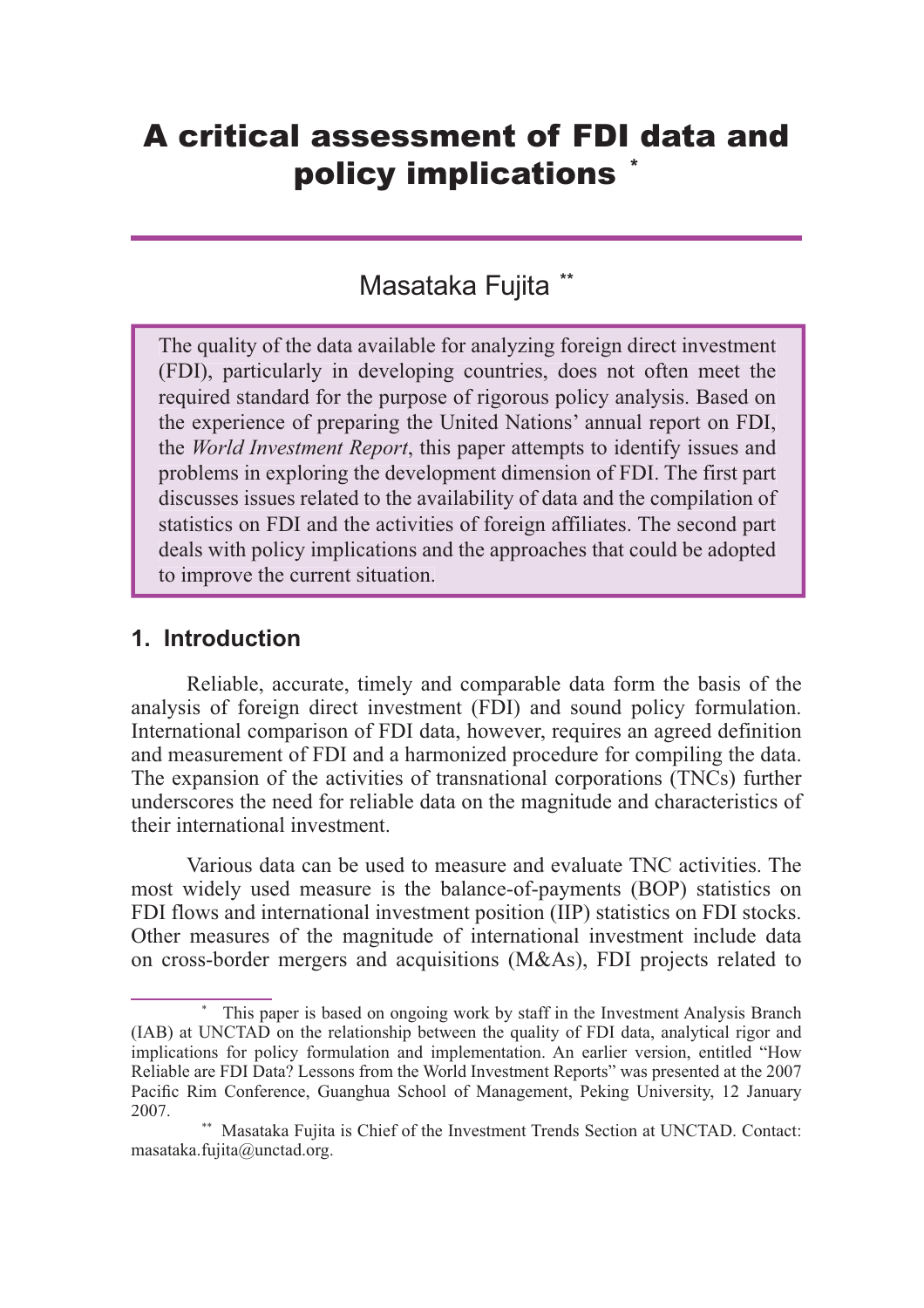greenfield and expansion investments,<sup>1</sup> and various non-equity forms of internationalization. Furthermore, to assess the economic impact of FDI, it is necessary to consider operations data measuring the activities of foreign affiliates and their parent companies. UNCTAD has been working on FDI statistics for many years and presenting the data in its publications, the *World Investment Reports* and the *World Investment Directories*, among others. 2 This paper is based on the experience of the problems encountered in preparing these publications.

The lack of reliable statistical information in many countries complicates international comparison and makes impact assessment difficult. Inconsistency in the data collection and reporting methods of many countries also create problems in formulating policies and strategies on FDI. While considerable efforts have been made to harmonize the definition and system for collection and presentation of data on FDI and TNC activities, important discrepancies remain, even among developed countries. The objectives of this paper are to contribute to the understanding of the nature of data and associated problems; to clarify methodologies for the compilation of required statistics; and to identify ways in which the current data situation can be improved.

This paper first presents the main types of data that are used to assess the magnitude and impact of FDI on host and home economies. It also discusses the availability, complexity and main advantages and disadvantages associated with different types of data. Then it draws policy implications and considers approaches that could be taken at the national, regional and international levels to address the current data situation.

### **2. Data on FDI and TNCs' activities**

### **2.1 FDI statistics**

The most widely available information on the international expansion of TNC activities is statistics on FDI flows and stocks. FDI is

 $\mathbf{1}$ Greenfield investment is investment in new facilities and the establishment of new entities through entry as well as expansion, while the term "M&As" refers to acquisitions of, or mergers with, existing local firms. In a cross-border merger, the assets and operations of two firms belonging to two different companies are combined to establish a new legal entity, and in a cross-border acquisition, the control of assets and operations are transferred from a local to a foreign company, the former becoming an affiliate of the latter.

 $2$  It has also established a dedicated website on data on FDI flows and stocks as well as activities of TNCs (www.unctad.org/fdistatistics).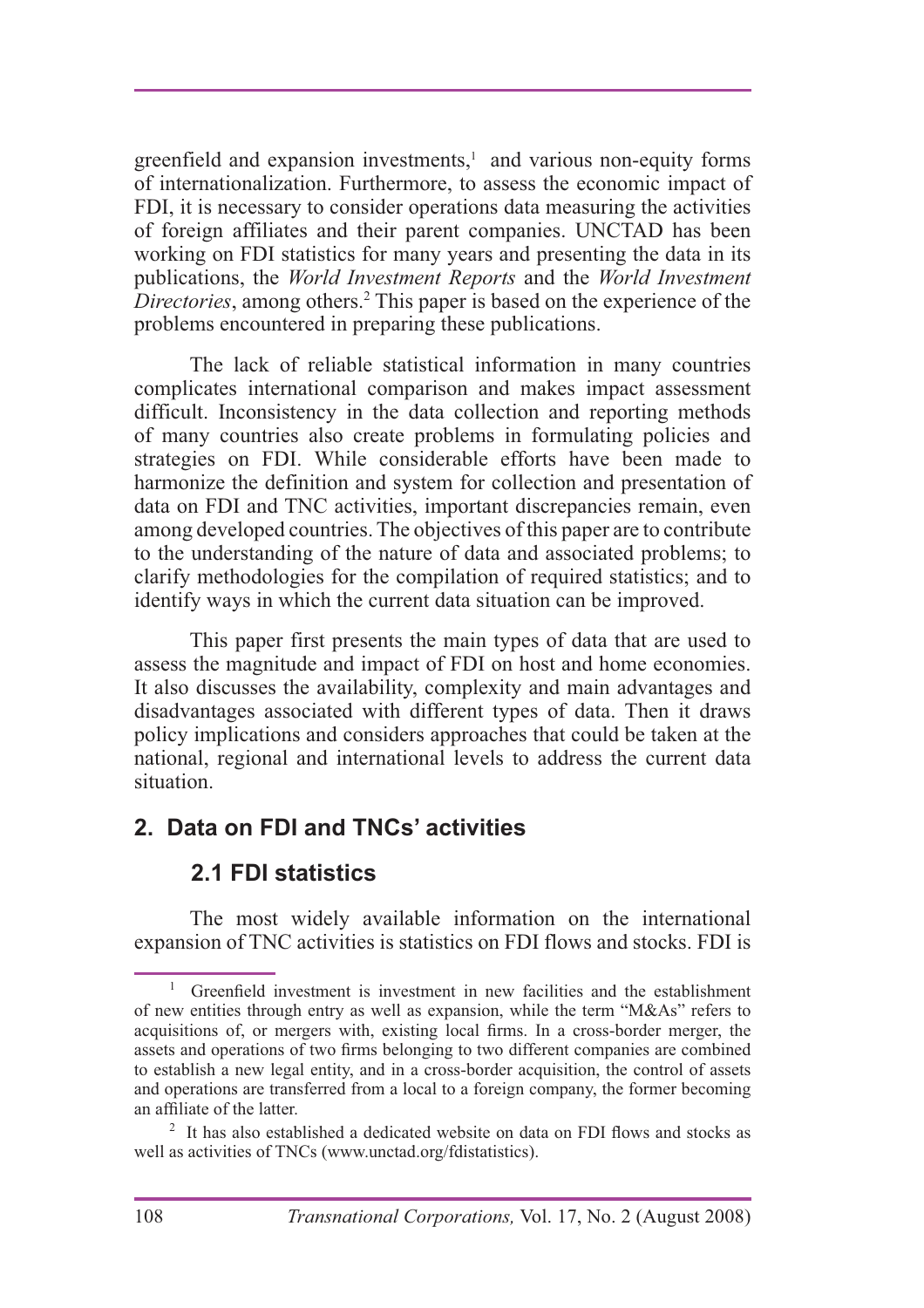defined as an investment involving a long-term relationship and reflecting a lasting interest and control by a resident entity in one economy in an enterprise resident in an economy other than that of the investor.<sup>3</sup> FDI entails a significant influence of the investor on the management of the enterprise resident in another economy. This distinguishes FDI from portfolio investment, which is not aimed at acquiring a lasting interest or control over the invested enterprise. For practical reasons, ownership of  $10\%$  of ordinary shares or the voting shares in a firm is the benchmark commonly used to determine the existence of a direct investment relationship (IMF, 1993, p. 86; OECD, 1996, para. 8). While somewhat arbitrary, the 10% threshold has been agreed internationally, and countries are recommended to follow this rule. Of course, there are problems in setting such an arbitrary figure as the precise threshold. Nevertheless, this rule offers the advantage of providing an objective criterion for determining whether a cross-border investment should be considered as FDI.

It should be emphasized that FDI is a BOP concept used to measure cross-border financial flows. It does not measure the true extent or use of investment (in building, lands, machinery equipment) by foreign investors, as reflected in the national accounts of the host economy, for instance. Indeed, while the concepts and definitions of BOP and FDI should be consistent with the international guideline – as set out in the IMF's *Balance of Payment Manual* (IMF, 1993)<sup>4</sup> and the OECD's *Benchmark Definition of Foreign Direct Investment* (OECD, 1996) – they offer limited insight on the real economic role played by foreign affiliates in the host economy. For example, foreign affiliates may finance an investment through local borrowing; this investment is not recorded as FDI flows in the BOP. Thus, trends in FDI often differ from other indicators of economic performance. In the case of the United States, comparisons of FDI outflows with capital expenditures of (majorityowned) foreign affiliates show that trends between the two indicators are far from parallel. In certain economies, such as Hong Kong (China) and Singapore, FDI outflows from the United States always exceed

<sup>&</sup>lt;sup>3</sup> It should be noted in this context that the country of residence is different from nationality or citizenship.

<sup>&</sup>lt;sup>4</sup> Two complementary publications have been published by the IMF providing more practical guidance to the understanding of the concepts contained in the *Manual*. The *Balance of Payments Compilation Guide* was published in 1995 to provide more practical direction in the compilation of both BOP and international investment position statistics and the *Balance of Payments Textbook*, published in 1996, was intended as reference material for the BOP courses provided by the IMF. This latter publication also contributes to a better understanding of the BOP issues, providing concrete illustrations and examples.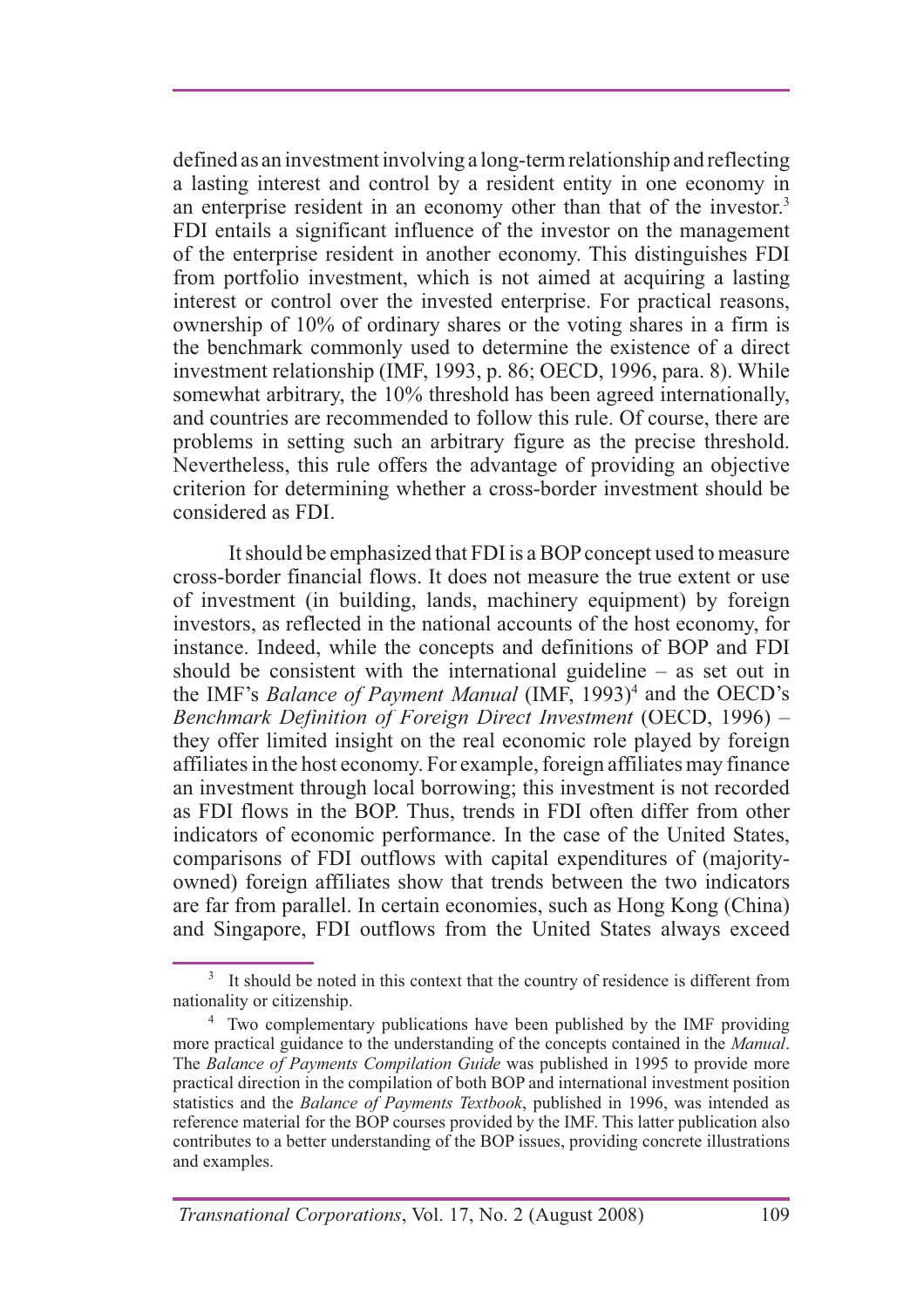capital expenditures of United States foreign affiliates; in others, such as Argentina and Brazil, the opposite applies (table 1). The former case demonstrates the fact that FDI flows are a source of corporate finance but do not always translate into actual capital expenditures, and the latter case shows that FDI is only one of funding sources for investment by foreign affiliates.

Not all countries apply the internationally agreed methodology, and different ways of collecting information are still used. Many countries, particularly developing countries, report FDI data compiled for administrative purposes (approving, registering, monitoring investments, granting special incentives etc.), which are not necessarily consistent with the internationally agreed system. For example, data compiled on the basis of the BOP framework are quite different from those compiled for administrative purposes, which are often on approval basis (table 2).

|                   | 2001                                |         | 2002    |         | 2003                                                                    |         | 2004                                |         |
|-------------------|-------------------------------------|---------|---------|---------|-------------------------------------------------------------------------|---------|-------------------------------------|---------|
|                   | Capital                             | Outward | Capital | Outward | Capital                                                                 | Outward | Capital                             | Outward |
| Economy           | expenditures <sup>ª</sup> FDI flows |         |         |         | expenditures <sup>a</sup> FDI flows expenditures <sup>a</sup> FDI flows |         | expenditures <sup>a</sup> FDI flows |         |
| Total world       | 110 758                             | 124 873 | 110 275 | 134 946 | 109 588                                                                 | 129 352 | 123 068                             | 257 967 |
| of which:         |                                     |         |         |         |                                                                         |         |                                     |         |
| Argentina         | 2 4 0 4                             | $-511$  | 1029    | $-1445$ | 1 0 4 2                                                                 | $-118$  | 1694                                | 1 0 9 1 |
| <b>Brazil</b>     | 3 3 3 5                             | 113     | 3 3 6 4 | $-266$  | 2 2 4 5                                                                 | $-290$  | 2 5 9 2                             | 1837    |
| China             | 1629                                | 1912    | 2 1 3 9 | 875     | 1582                                                                    | 1 2 7 3 | 2781                                | 3446    |
| Hong Kong,        | 514                                 | 4 7 8 7 | 507     | 1 2 2 6 | 669                                                                     | $-689$  | 741                                 |         |
| China             |                                     |         |         |         |                                                                         |         |                                     |         |
| Indonesia         | 2 2 5 3                             | 985     | 1599    |         | 1 1 9 0                                                                 |         |                                     |         |
| Korea,            | 712                                 | 1 206   | 670     | 1681    | 718                                                                     | 1 2 3 1 | 1466                                | 3598    |
| Republic of       |                                     |         |         |         |                                                                         |         |                                     |         |
| Malaysia          | 1 0 4 1                             | 17      | 984     | $-609$  | 1 0 5 5                                                                 | 416     | 1 2 3 4                             |         |
| Mexico            | 4 9 3 6                             | 14 2 26 | 4 7 8 4 | 7656    | 4 160                                                                   | 3664    | 3675                                | 7712    |
| Singapore         | 1933                                | 5 5 9 3 | 1 275   | 530     | 1 267                                                                   | 5446    | 1570                                |         |
| Venezuela,        | 1493                                | 461     | 1 0 2 7 | 150     | 825                                                                     | $-462$  | 749                                 | $-1093$ |
| <b>Bolivarian</b> |                                     |         |         |         |                                                                         |         |                                     |         |
| Republic of       |                                     |         |         |         |                                                                         |         |                                     |         |

Table 1. Capital expenditures of United States foreign affiliates<sup>a</sup> and **outward FDI flows from the United States, 2001–2004** (Millions of dollars)

*Source:* United States, Bureau of Economic Analysis; and UNCTAD FDI/TNC database (www.unctad. org/fdistatistics).

a Capital expenditures by majority-owned non-bank foreign affiliates.

 $5$  For example, according to the 2001 IMF/OECD Survey of Implementation of Methodological Standards for Direct Investment (SIMSDI), some countries such as Chile, Indonesia, Israel, Italy, the Philippines and Turkey use a percentage of ownership other than  $10\%$ , and others (e.g. Croatia, the Republic of Korea and the Netherlands) add an additional qualification to this 10% threshold, namely effective voice in management (IMF/OECD, 2003).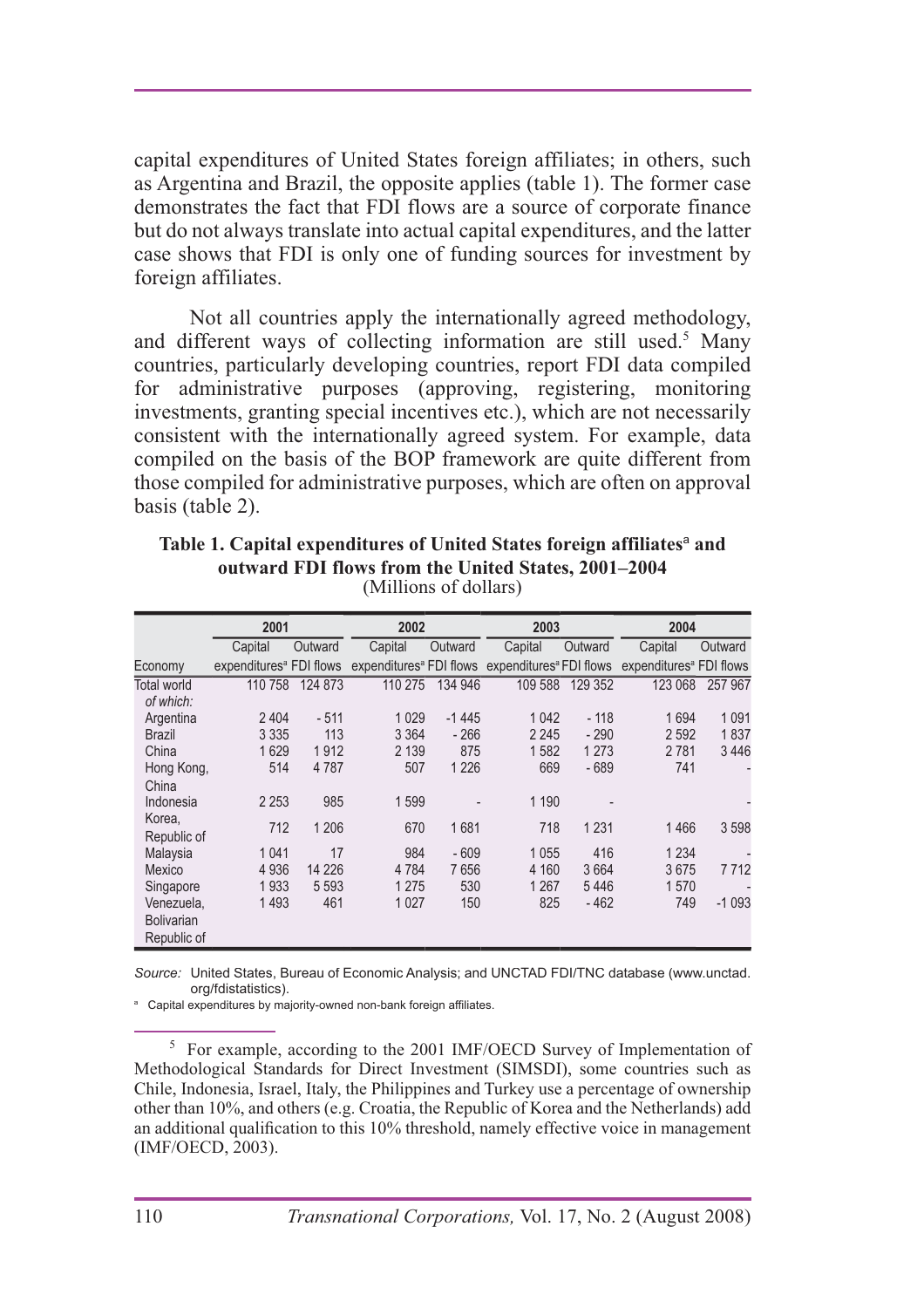#### **Table 2. Comparision between BOP FDI inflows and approved FDI inflows**

|      | China           | Korea, Republic of<br>Indonesia |                    | Malaysia                        | Singapore                       |
|------|-----------------|---------------------------------|--------------------|---------------------------------|---------------------------------|
|      | Actual Approval | Approval<br>Actual              | Actual<br>Approval | Approval<br>Actual              | Approval<br>Actual              |
| Year | data            | data                            | data               | data                            | data <sup>a</sup>               |
|      | data            | data                            | data               | data                            | data <sup>a</sup>               |
| 1996 | 41726           | 6 1 9 4                         | 3 2 0 3            | 7 2 9 7                         | 1469                            |
|      | 73 276          | 29 610                          | 2012               | 6779                            | 5710                            |
| 1997 | 51 003          | 4678                            | 6971               | 4 0 7 8                         | 5716                            |
|      | 45 257          | 33 666                          | 2641               | 6 3 2 3                         | 5723                            |
| 1998 | 45 4 63         | 13 635                          | 5 0 7 2            | 3 3 2 9                         | 4676                            |
|      | 52 102          | $-241$                          | 8853               | 2 7 1 4                         | 840                             |
| 1999 | 40 319          | $-1865$                         | 9883               | 3 2 3 0                         | 4 7 4 2                         |
|      | 41 2 23         | 10894                           | 15 5 31            | 3895                            | 5689                            |
| 2000 | 40715           | 16 0 15                         | 15 250             | 3788                            | 5 3 4 2                         |
|      | 62 380          | $-4550$                         | 9 0 0 2            | 5 2 2 3                         | 6 3 4 1                         |
| 2001 | 46878           | $-2978$                         | 4 1 3 0            | 4976                            | 5 1 1 9                         |
|      | 69 195          | 15 208                          | 11 286             | 554                             | 8708                            |
| 2002 | 52743           | 145                             | 3 3 9 5            | 3 0 4 7                         | 5 0 3 1                         |
|      | 82768           | 9 9 6 6                         | 9093               | 3 2 0 3                         | 1 0 1 6                         |
| 2003 | 53 505 115 070  | $-597$<br>14 362                | 4 3 8 4<br>6469    | 4 1 1 6<br>2473                 | 1693<br>4 3 1 1                 |
| 2004 | 60 630 153 479  | 1896<br>10 4 22                 | 12792<br>8980      | 4 6 24<br>3459                  | 4886<br>2496                    |
| 2005 | 72 406 189 065  | 8 3 3 7<br>13 579               | 7 0 5 0<br>11 564  | 4 7 2 2<br>3 9 6 5              | 5 1 1 8<br>$\ddot{\phantom{a}}$ |
| 2006 | 69 468 200 174  | 5 5 5 6                         | 4 9 5 0<br>        | 6 0 6 0<br>$\ddot{\phantom{a}}$ | $\cdots$<br>                    |

(Millions of dollars)

*Source:* UNCTAD, FDI/TNC database (www.unctad .org /fdistatistics).

<sup>a</sup> Data refer to the secondary sector only.

#### *Three components of FDI*

Even if data are compiled on the BOP basis, not all countries collect data on each of the three components of FDI: equity capital, reinvested earnings and other capital (mainly intra-company loans). One hundred and fourteen out of 129 countries that provided data for the *World Investment Report 2007* included all three components of FDI flows as required by the international guideline (table 3). All countries that reported FDI inflows statistics in the *Report* included, at least, the equity capital component. Some countries are not able to report reinvested earnings, as the collection of these data – usually from company reports or BOP surveys – is more difficult; even in countries where they are available, they are often reported with a significant time lag. Many countries report other capital, but they do not necessarily collect all relevant debt instruments.<sup>6</sup> Among OECD member countries, only 12 countries covered all such instruments (IMF/OECD, 2003). Recording practices may also change over time, leading to structural breaks in time series data on FDI. For example, before 1996, Japanese data on FDI flows excluded reinvested earnings and German data did not cover short-term intra-company loans. Some countries report overall

 $6$  Such instruments include bonds and money market instruments, long-term loans, short-term loans, financial leases and trade credits.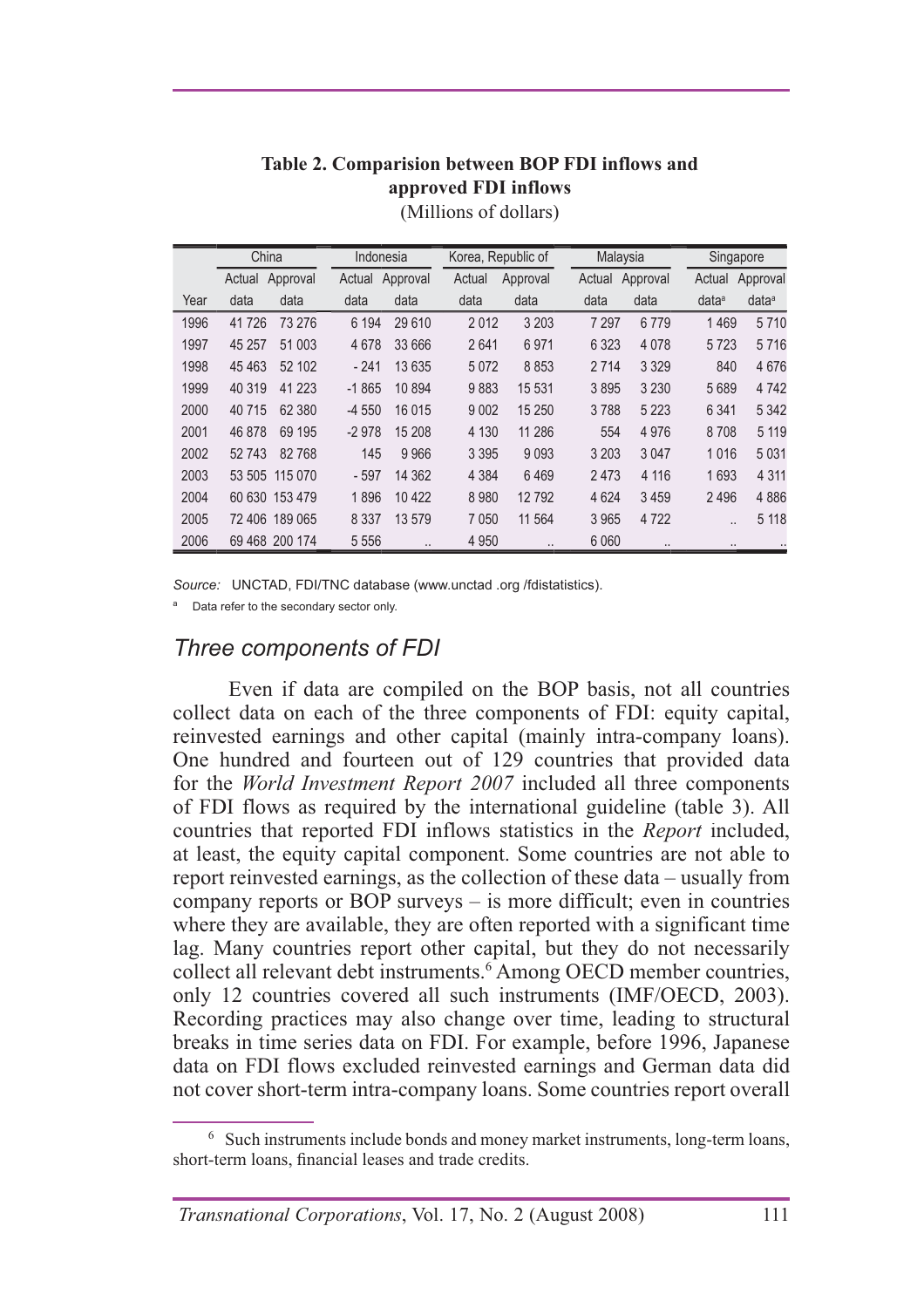| China <sup>a</sup> ; Costa Rica; Croatia;<br>Hong Kong, China; Hungary;<br>Belgium; Benin <sup>a</sup> ; Botswana;<br>celand; India; Ireland; Israel<br>Argentina; Australia; Austria;<br>Denmark; Estonia; Finland;<br>France; Germany; Greece;<br>Korea, Republic of; Latvia;<br>Italy; Japan; Kazakhstan;<br>Cyprus; Czech Republic;<br>Bulgaria; Canada; Chile;<br>Barbados <sup>a</sup> ; Belarus <sup>a</sup><br>Other capital<br>Nicaragua;<br>Colombia;<br>and Peru.<br>Bahrain;<br>of the components of FDI data<br>Economy not reporting part<br>eamings (11)<br>Togo; Trinidad<br>Reinvested<br>Brazil; Kenya;<br>South Africa;<br>and Tobago;<br>Republic of;<br>and Tunisia.<br>Bahamas;<br>Thailand;<br>Albania;<br>Aruba;<br>Korea;<br>Equity capital<br>$\widehat{0}$<br>Brunei Darussalam; Bulgaria; Burkina Faso ª; Cambodia; Canada;<br>Cape Verde a; Chile; Costa Rica; Côte d' Ivoire <sup>a</sup> ; Croatia; Cyprus;<br>Kazakhstan; Kyrgyzstan; Latvia; Lithuania; Luxembourg; Macao,<br>ran, Islamic Republic of; Ireland; Israel; Italy; Jamaica a; Japan;<br>China <sup>a</sup> ; Madagascar; Malaysia; Mali <sup>a</sup> ; Malta; Mexico; Moldova,<br>Guyana; Honduras; Hong Kong, China; Hungary; Iceland; India;<br>Belize <sup>a</sup> ; Benin <sup>a</sup> ; Bolivia <sup>a</sup> ; Bosnia and Herzegovina; Botswana;<br>Inward flows<br>Australia; Austria; Bangladesh <sup>a</sup> ; Barbados <sup>a</sup> ; Belarus; Belgium;<br>Ecuador; El Salvador; Estonia; Fiji; Finland; France; Georgia;<br>Angola; Anguilla; Antigua and Barbuda; Argentina; Armenia;<br>Germany; Greece; Grenada; Guatemala; Guinea-Bissau <sup>a</sup> ;<br>Czech Republic; Denmark; Dominica; Dominican Republic;<br>Republic of; Montserrat; Morocco; Mozambique; Namibia;<br>Economy reporting all three components<br>of FDI data (114) | components of FDI data (63)<br>Economy reporting all three | Economy not reporting part of the<br>components of FDI data<br>Islands; South<br>Reinvested<br>earnings (9)<br>Thailand; and<br>Aruba; Brazil;<br>El Salvador;<br>Swaziland;<br>Solomon<br>Uruguay.<br>Albania;<br>Equity capital<br>Bangladesh | Other capital<br>Bahrain; Fiji;<br>and Turkey.<br>Seychelles;<br>Armenia;<br>Georgia; |
|--------------------------------------------------------------------------------------------------------------------------------------------------------------------------------------------------------------------------------------------------------------------------------------------------------------------------------------------------------------------------------------------------------------------------------------------------------------------------------------------------------------------------------------------------------------------------------------------------------------------------------------------------------------------------------------------------------------------------------------------------------------------------------------------------------------------------------------------------------------------------------------------------------------------------------------------------------------------------------------------------------------------------------------------------------------------------------------------------------------------------------------------------------------------------------------------------------------------------------------------------------------------------------------------------------------------------------------------------------------------------------------------------------------------------------------------------------------------------------------------------------------------------------------------------------------------------------------------------------------------------------------------------------------------------------------------------------------------------------------------------------------------------------------------------------------------------------------------------------|------------------------------------------------------------|-------------------------------------------------------------------------------------------------------------------------------------------------------------------------------------------------------------------------------------------------|---------------------------------------------------------------------------------------|
|                                                                                                                                                                                                                                                                                                                                                                                                                                                                                                                                                                                                                                                                                                                                                                                                                                                                                                                                                                                                                                                                                                                                                                                                                                                                                                                                                                                                                                                                                                                                                                                                                                                                                                                                                                                                                                                        |                                                            |                                                                                                                                                                                                                                                 |                                                                                       |
|                                                                                                                                                                                                                                                                                                                                                                                                                                                                                                                                                                                                                                                                                                                                                                                                                                                                                                                                                                                                                                                                                                                                                                                                                                                                                                                                                                                                                                                                                                                                                                                                                                                                                                                                                                                                                                                        |                                                            |                                                                                                                                                                                                                                                 |                                                                                       |
|                                                                                                                                                                                                                                                                                                                                                                                                                                                                                                                                                                                                                                                                                                                                                                                                                                                                                                                                                                                                                                                                                                                                                                                                                                                                                                                                                                                                                                                                                                                                                                                                                                                                                                                                                                                                                                                        |                                                            |                                                                                                                                                                                                                                                 |                                                                                       |
|                                                                                                                                                                                                                                                                                                                                                                                                                                                                                                                                                                                                                                                                                                                                                                                                                                                                                                                                                                                                                                                                                                                                                                                                                                                                                                                                                                                                                                                                                                                                                                                                                                                                                                                                                                                                                                                        |                                                            |                                                                                                                                                                                                                                                 |                                                                                       |
|                                                                                                                                                                                                                                                                                                                                                                                                                                                                                                                                                                                                                                                                                                                                                                                                                                                                                                                                                                                                                                                                                                                                                                                                                                                                                                                                                                                                                                                                                                                                                                                                                                                                                                                                                                                                                                                        |                                                            |                                                                                                                                                                                                                                                 |                                                                                       |
|                                                                                                                                                                                                                                                                                                                                                                                                                                                                                                                                                                                                                                                                                                                                                                                                                                                                                                                                                                                                                                                                                                                                                                                                                                                                                                                                                                                                                                                                                                                                                                                                                                                                                                                                                                                                                                                        |                                                            |                                                                                                                                                                                                                                                 |                                                                                       |
|                                                                                                                                                                                                                                                                                                                                                                                                                                                                                                                                                                                                                                                                                                                                                                                                                                                                                                                                                                                                                                                                                                                                                                                                                                                                                                                                                                                                                                                                                                                                                                                                                                                                                                                                                                                                                                                        |                                                            |                                                                                                                                                                                                                                                 |                                                                                       |
|                                                                                                                                                                                                                                                                                                                                                                                                                                                                                                                                                                                                                                                                                                                                                                                                                                                                                                                                                                                                                                                                                                                                                                                                                                                                                                                                                                                                                                                                                                                                                                                                                                                                                                                                                                                                                                                        |                                                            |                                                                                                                                                                                                                                                 |                                                                                       |
|                                                                                                                                                                                                                                                                                                                                                                                                                                                                                                                                                                                                                                                                                                                                                                                                                                                                                                                                                                                                                                                                                                                                                                                                                                                                                                                                                                                                                                                                                                                                                                                                                                                                                                                                                                                                                                                        |                                                            |                                                                                                                                                                                                                                                 |                                                                                       |
|                                                                                                                                                                                                                                                                                                                                                                                                                                                                                                                                                                                                                                                                                                                                                                                                                                                                                                                                                                                                                                                                                                                                                                                                                                                                                                                                                                                                                                                                                                                                                                                                                                                                                                                                                                                                                                                        |                                                            |                                                                                                                                                                                                                                                 |                                                                                       |
|                                                                                                                                                                                                                                                                                                                                                                                                                                                                                                                                                                                                                                                                                                                                                                                                                                                                                                                                                                                                                                                                                                                                                                                                                                                                                                                                                                                                                                                                                                                                                                                                                                                                                                                                                                                                                                                        |                                                            |                                                                                                                                                                                                                                                 |                                                                                       |
|                                                                                                                                                                                                                                                                                                                                                                                                                                                                                                                                                                                                                                                                                                                                                                                                                                                                                                                                                                                                                                                                                                                                                                                                                                                                                                                                                                                                                                                                                                                                                                                                                                                                                                                                                                                                                                                        |                                                            |                                                                                                                                                                                                                                                 |                                                                                       |
|                                                                                                                                                                                                                                                                                                                                                                                                                                                                                                                                                                                                                                                                                                                                                                                                                                                                                                                                                                                                                                                                                                                                                                                                                                                                                                                                                                                                                                                                                                                                                                                                                                                                                                                                                                                                                                                        |                                                            |                                                                                                                                                                                                                                                 |                                                                                       |
|                                                                                                                                                                                                                                                                                                                                                                                                                                                                                                                                                                                                                                                                                                                                                                                                                                                                                                                                                                                                                                                                                                                                                                                                                                                                                                                                                                                                                                                                                                                                                                                                                                                                                                                                                                                                                                                        |                                                            |                                                                                                                                                                                                                                                 |                                                                                       |
|                                                                                                                                                                                                                                                                                                                                                                                                                                                                                                                                                                                                                                                                                                                                                                                                                                                                                                                                                                                                                                                                                                                                                                                                                                                                                                                                                                                                                                                                                                                                                                                                                                                                                                                                                                                                                                                        | Lithuania; Luxembourg;                                     |                                                                                                                                                                                                                                                 |                                                                                       |
| Macao, China <sup>a</sup> ; Malaysia<br>Vetherlands Antilles; Netherlands; New Zealand; Niger <sup>a</sup> ; Nigeria;                                                                                                                                                                                                                                                                                                                                                                                                                                                                                                                                                                                                                                                                                                                                                                                                                                                                                                                                                                                                                                                                                                                                                                                                                                                                                                                                                                                                                                                                                                                                                                                                                                                                                                                                  |                                                            |                                                                                                                                                                                                                                                 |                                                                                       |
| Mali <sup>a</sup> ; Malta; Mexico;<br>Norway; Pakistan; Panama; Papua New Guinea a; Paraguay;                                                                                                                                                                                                                                                                                                                                                                                                                                                                                                                                                                                                                                                                                                                                                                                                                                                                                                                                                                                                                                                                                                                                                                                                                                                                                                                                                                                                                                                                                                                                                                                                                                                                                                                                                          |                                                            |                                                                                                                                                                                                                                                 |                                                                                       |
| Moldova, Republic of;<br>Philippines; Poland; Portugal; Romania; Russian Federation;                                                                                                                                                                                                                                                                                                                                                                                                                                                                                                                                                                                                                                                                                                                                                                                                                                                                                                                                                                                                                                                                                                                                                                                                                                                                                                                                                                                                                                                                                                                                                                                                                                                                                                                                                                   |                                                            |                                                                                                                                                                                                                                                 |                                                                                       |
| Namibia; Netherlands<br>Saint Kitts and Nevis; Saint Lucia; Saint Vincent and the                                                                                                                                                                                                                                                                                                                                                                                                                                                                                                                                                                                                                                                                                                                                                                                                                                                                                                                                                                                                                                                                                                                                                                                                                                                                                                                                                                                                                                                                                                                                                                                                                                                                                                                                                                      |                                                            |                                                                                                                                                                                                                                                 |                                                                                       |
| Antilles; Netherlands; Niger<br>Grenadines; Senegal <sup>a</sup> ; Seychelles; Sierra Leone <sup>a</sup> ; Slovakia;                                                                                                                                                                                                                                                                                                                                                                                                                                                                                                                                                                                                                                                                                                                                                                                                                                                                                                                                                                                                                                                                                                                                                                                                                                                                                                                                                                                                                                                                                                                                                                                                                                                                                                                                   |                                                            |                                                                                                                                                                                                                                                 |                                                                                       |
| Nigeria; Norway; Poland;<br>Slovenia; Solomon Islands; Spain; Sri Lanka; Suriname;                                                                                                                                                                                                                                                                                                                                                                                                                                                                                                                                                                                                                                                                                                                                                                                                                                                                                                                                                                                                                                                                                                                                                                                                                                                                                                                                                                                                                                                                                                                                                                                                                                                                                                                                                                     |                                                            |                                                                                                                                                                                                                                                 |                                                                                       |
| Portugal; Romania; Russian<br>Swaziland; Sweden; Switzerland; Taiwan Province of China;                                                                                                                                                                                                                                                                                                                                                                                                                                                                                                                                                                                                                                                                                                                                                                                                                                                                                                                                                                                                                                                                                                                                                                                                                                                                                                                                                                                                                                                                                                                                                                                                                                                                                                                                                                |                                                            |                                                                                                                                                                                                                                                 |                                                                                       |
| Federation; Senegal<br>ajikistan; Togo ª; Trinidad and Tobago ª; Turkey; Uganda; Ukraineª;                                                                                                                                                                                                                                                                                                                                                                                                                                                                                                                                                                                                                                                                                                                                                                                                                                                                                                                                                                                                                                                                                                                                                                                                                                                                                                                                                                                                                                                                                                                                                                                                                                                                                                                                                             |                                                            |                                                                                                                                                                                                                                                 |                                                                                       |
| Slovakia; Slovenia; Spain;<br>Jnited Kingdom; United Republic of Tanzania; United States;                                                                                                                                                                                                                                                                                                                                                                                                                                                                                                                                                                                                                                                                                                                                                                                                                                                                                                                                                                                                                                                                                                                                                                                                                                                                                                                                                                                                                                                                                                                                                                                                                                                                                                                                                              |                                                            |                                                                                                                                                                                                                                                 |                                                                                       |
| Jruguay; Vanuatu <sup>a</sup> ; and Venezuela.                                                                                                                                                                                                                                                                                                                                                                                                                                                                                                                                                                                                                                                                                                                                                                                                                                                                                                                                                                                                                                                                                                                                                                                                                                                                                                                                                                                                                                                                                                                                                                                                                                                                                                                                                                                                         | Sweden; Switzerland; Taiwan                                |                                                                                                                                                                                                                                                 |                                                                                       |
| Province of China; Togo <sup>a</sup>                                                                                                                                                                                                                                                                                                                                                                                                                                                                                                                                                                                                                                                                                                                                                                                                                                                                                                                                                                                                                                                                                                                                                                                                                                                                                                                                                                                                                                                                                                                                                                                                                                                                                                                                                                                                                   |                                                            |                                                                                                                                                                                                                                                 |                                                                                       |
| United Kingdom; United                                                                                                                                                                                                                                                                                                                                                                                                                                                                                                                                                                                                                                                                                                                                                                                                                                                                                                                                                                                                                                                                                                                                                                                                                                                                                                                                                                                                                                                                                                                                                                                                                                                                                                                                                                                                                                 |                                                            |                                                                                                                                                                                                                                                 |                                                                                       |
| States; Vanuatu <sup>a</sup> ; and                                                                                                                                                                                                                                                                                                                                                                                                                                                                                                                                                                                                                                                                                                                                                                                                                                                                                                                                                                                                                                                                                                                                                                                                                                                                                                                                                                                                                                                                                                                                                                                                                                                                                                                                                                                                                     |                                                            |                                                                                                                                                                                                                                                 |                                                                                       |
| Venezuela.                                                                                                                                                                                                                                                                                                                                                                                                                                                                                                                                                                                                                                                                                                                                                                                                                                                                                                                                                                                                                                                                                                                                                                                                                                                                                                                                                                                                                                                                                                                                                                                                                                                                                                                                                                                                                                             |                                                            |                                                                                                                                                                                                                                                 |                                                                                       |

**Table 3. Availability of FDI flow data, by component, 200**

*Source:* UNCTAD, FDI/TNC database (www.unctad.org/fdistatistics) and information supplemented by IMF BoP June 200 7. *Note:* aBased on 129 economies for inward flows and 79 economies for outflows. a Data refer to 2005.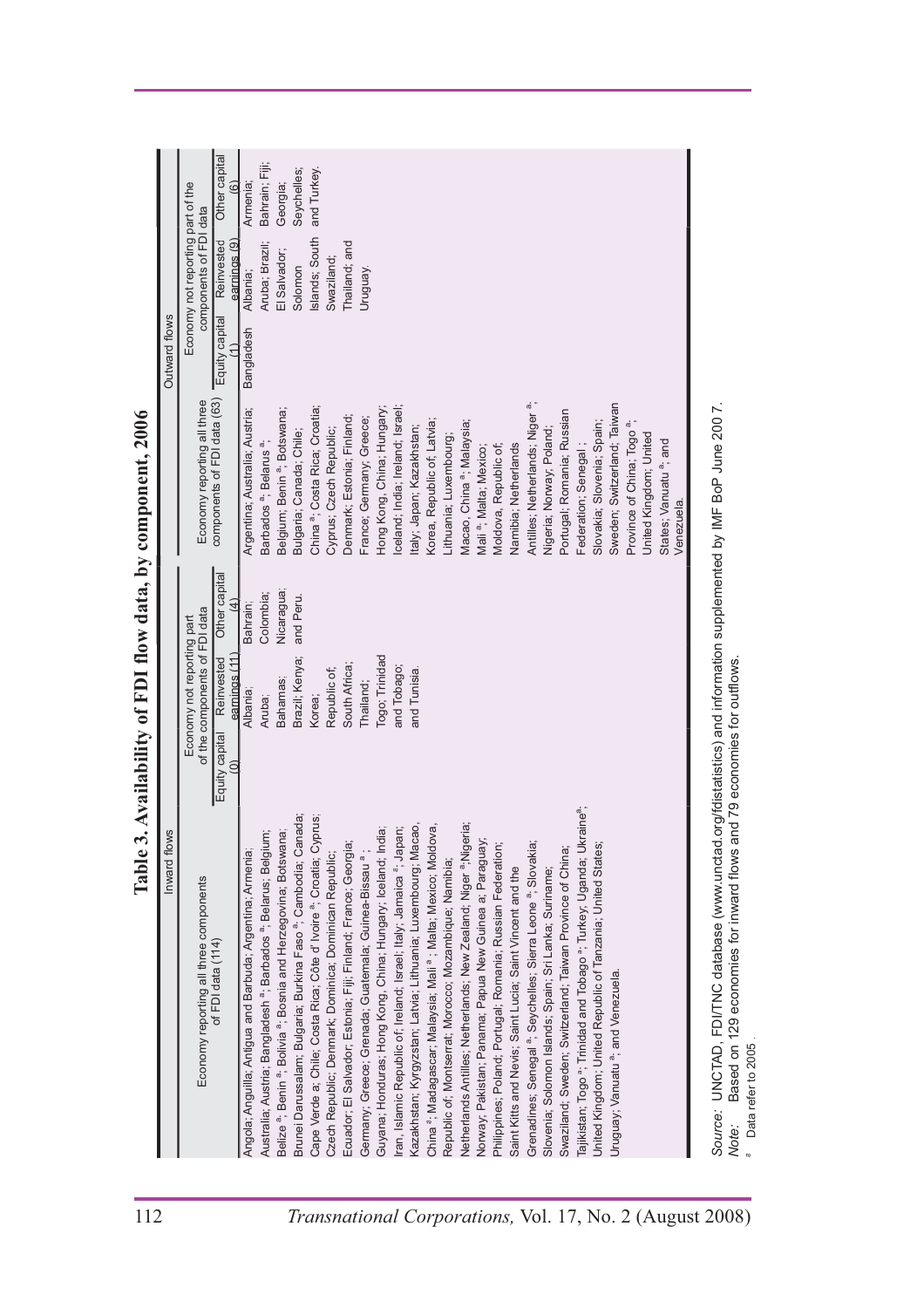figures, but do not provide information on the breakdown of flows into the three components. Finally, some economies do not collect data on FDI at all. This is the case with a number of Caribbean island economies (e.g. Cayman Islands, British Virgin Islands) and many least developed countries (e.g. Afghanistan, Somalia, Samoa). In such cases, investments in these countries reported by major investor economies are usually used as a proxy. 7 Of greater concern is the patchy coverage of FDI statistics by the developing countries that actually compile FDI statistics.

Although progress has been made in recent years, the scope and quality of FDI data in a number of developing countries remain inadequate for the purposes of policy analysis and formulation.

#### *Gross and net flows*

Unlike items in the BOP current account, entries in the financial account (including FDI components) should, in principle, be recorded on a net basis (IMF, 1993, para. 511). This means that divestments, reverse investments (investments by a foreign affiliate in its parent firm), loans given to parent firms by foreign affiliates or repayments of intracompany loans to parent firms should be deducted from new flows of FDI when calculating the overall figure for FDI flows. These transactions should be reflected in both FDI inflows (in the recipient economy) and FDI outflows (in the investor's economy). However, it is unclear to what extent compilers of FDI data actually follow the recommended guidelines. Differing practices in this area represent another source of problems when comparing FDI data across countries. For example, only eight of the  $27$  OECD countries included in the above-mentioned IMF/ OECD survey recorded reverse investment in 2001 (IMF/OECD, 2003, p. 39). Indeed, there are large differences between BOP flows (reported in net terms) and gross flows: in the case of FDI outflows from Japan, the size of divestment (including reverse investment, loans to parents, repayments of intra-company loans to parents) was equivalent to as much as  $47\%$  to 72% of gross outward investment (table 4).

#### *Disparity between inflows and outflows*

In principle, inward FDI and outward FDI for the world as a whole should balance, but, as a result of differences in the interpretation of the FDI definition and in the compilation and reporting of statistics, they

<sup>7</sup> For example, UNCTAD uses this methodology in the *World Investment Report*. For details, see "Definitions and sources" in UNCTAD (2007).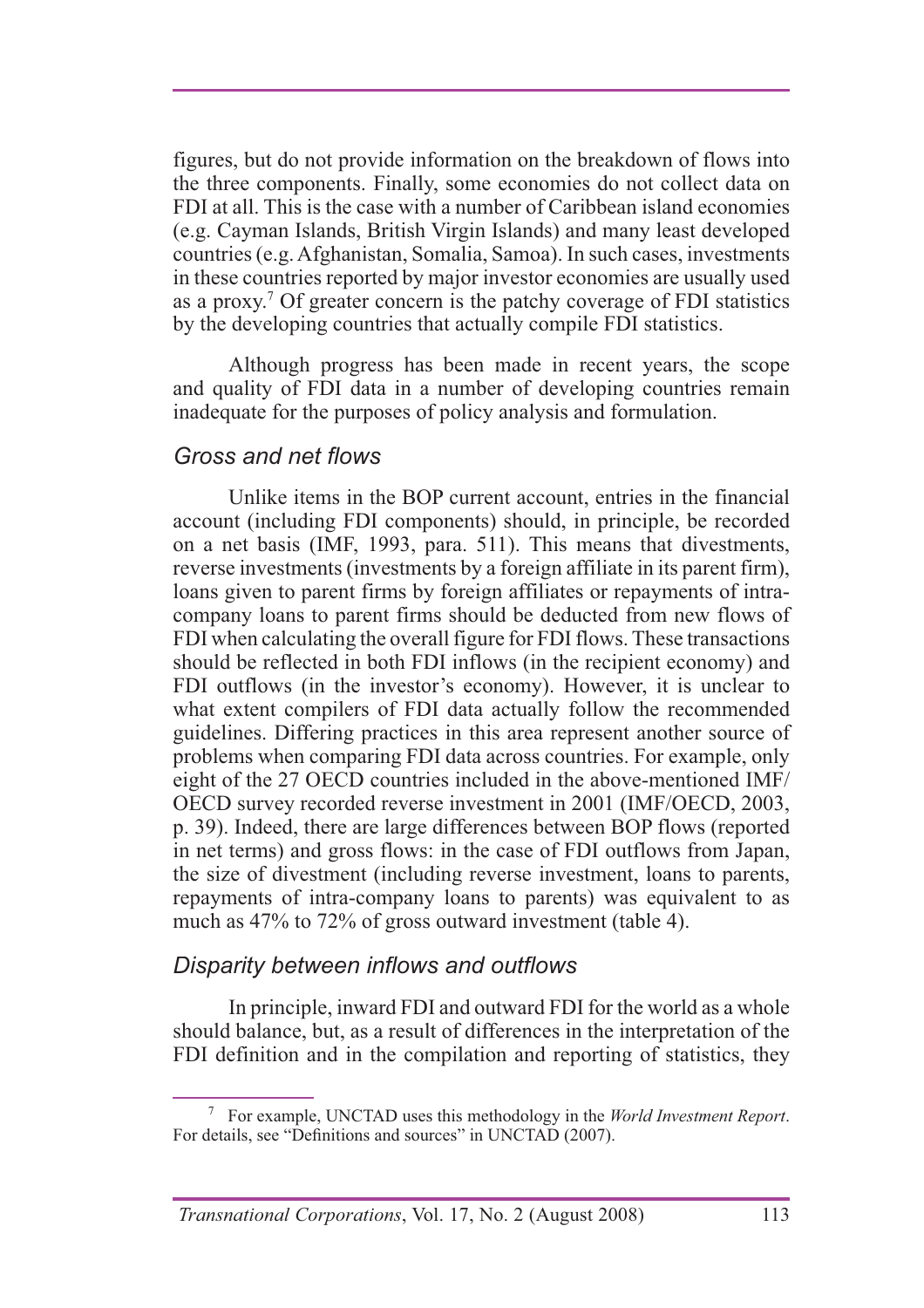rarely do. In 2006, for example, countries reported global FDI outflows of \$1.216 billion, whereas global inward FDI flows were \$1.306 billion (UNCTAD, 2007). In recent years, this imbalance has widened (figure 1). This disparity also reflects difficulties in calculating and recording M&A transactions in BOP statistics. As discussed later, M&As are the primary mode of FDI in some years.<sup>8</sup> As shown in table 5, bilateral discrepancies between FDI as reported by home and host countries can also be significant.

#### **Table 4. Gross FDI and net FDI flows : case of Japanese FDI outflows, 1997-2006** (Billions of dollars )

|           |              |            |                                  |           | Of which:     |                                  |        |        |                                  |        |      |                                   |  |  |
|-----------|--------------|------------|----------------------------------|-----------|---------------|----------------------------------|--------|--------|----------------------------------|--------|------|-----------------------------------|--|--|
|           | <b>TOTAL</b> |            |                                  |           | <b>Equity</b> |                                  |        |        | <b>Reinvested earnings</b>       |        |      | <b>Other capital</b>              |  |  |
| Year      |              |            | Net GrossDivestment <sup>a</sup> |           |               | Net GrossDivestment <sup>a</sup> |        |        | Net GrossDivestment <sup>a</sup> |        |      | Net Gross Divestment <sup>a</sup> |  |  |
| 1997      | 24.2         | 46.8       | 22.6                             | 20.1      | 30.4          | 10.3                             | 4.9    | 4.9    |                                  | $-0.7$ | 11.5 | $-12.3$                           |  |  |
| 1998      | 27.3         | 55.4       | 28.1                             | 17.4      | 33.6          | 16.2                             | 3.2    | 3.2    | $\overline{\phantom{0}}$         | 6.8    | 18.6 | 11.9                              |  |  |
| 1999      | 25.3         | 88.4       | 63.1                             | 222       | 62.7          | 40.5                             | 0.8    | 0.8    | -                                | 2.4    | 24.9 | 22.6                              |  |  |
| 2000 29.6 |              | 61.3       | 31.7                             | 28.9      | 40.2          | 11.3                             | $-1.7$ | $-1.7$ |                                  | 2.4    | 22.8 | 20.4                              |  |  |
| 2001 35.3 |              | 67.3       | 31.9                             | 25.2      | 37.7          | 12.6                             | 6.4    | 6.4    |                                  | 3.8    | 23.1 | 19.4                              |  |  |
| 2002 33.8 |              | 81.8       |                                  | 48.1 33.2 | 45.6          | 20.7                             | 8.6    | 8.6    | -                                | 0.3    | 27.6 | 27.4                              |  |  |
| 2003      |              | 31.2 108.5 | 77.3                             | 22.5      | 37.9          | 15.3                             | 4.9    | 4.9    | -                                | 3.7    | 65.7 | 62.0                              |  |  |
| 2004      | 32.2         | 115.0      | 82.8                             | 21.8      | 33.2          | 11.4                             | 6.2    | 6.2    | ۰                                | 4.2    | 75.6 | 71.4                              |  |  |
| 2005      | 42.8         | 100.3      | 57.5                             | 27.1      | 38.9          |                                  | 12.4   | 12.4   |                                  | 3.2    | 49.0 | 45.8                              |  |  |
| 2006      | 49.1         | 116.9      | 67.8                             | 28.2      | 49.8          |                                  | 16.0   | 16.0   |                                  | 4.9    | 51.0 | 46.1                              |  |  |

Source: UNCTAD, based on the data from Bank of Japan<br>a lncludes reverse investments, loans given to parent firms from foreign affiliates and repayments of intra-company loans to parent firms

### *FDI Stock*

FDI flows provide a useful indicator of the trends in international capital flows undertaken by TNCs. In contrast, FDI stock data are an indicator of the overall importance of foreign companies in individual host economies and the world economy as a whole. FDI stocks – estimated at \$12 trillion globally in 2006 (UNCTAD,  $2007$ ) – show the value of the share of capital and reserves (including retained profits) in foreign affiliates attributed to the parent firm, plus the net indebtedness of affiliates to the parent firm. Data on FDI stocks are presented in the statistical statement of the international investment position (IIP) of a country, which shows an economy's stock of external financial assets and liabilities at a given point in time. However, some countries report stock

<sup>&</sup>lt;sup>8</sup> Similarly, growth rates of FDI inflows and outflows do not necessarily move in parallel and sometimes even move in opposite directions (e.g.  $1974$ ,  $1980$ ,  $1981$ ,  $1983$ , 1985 and  $2003$ ).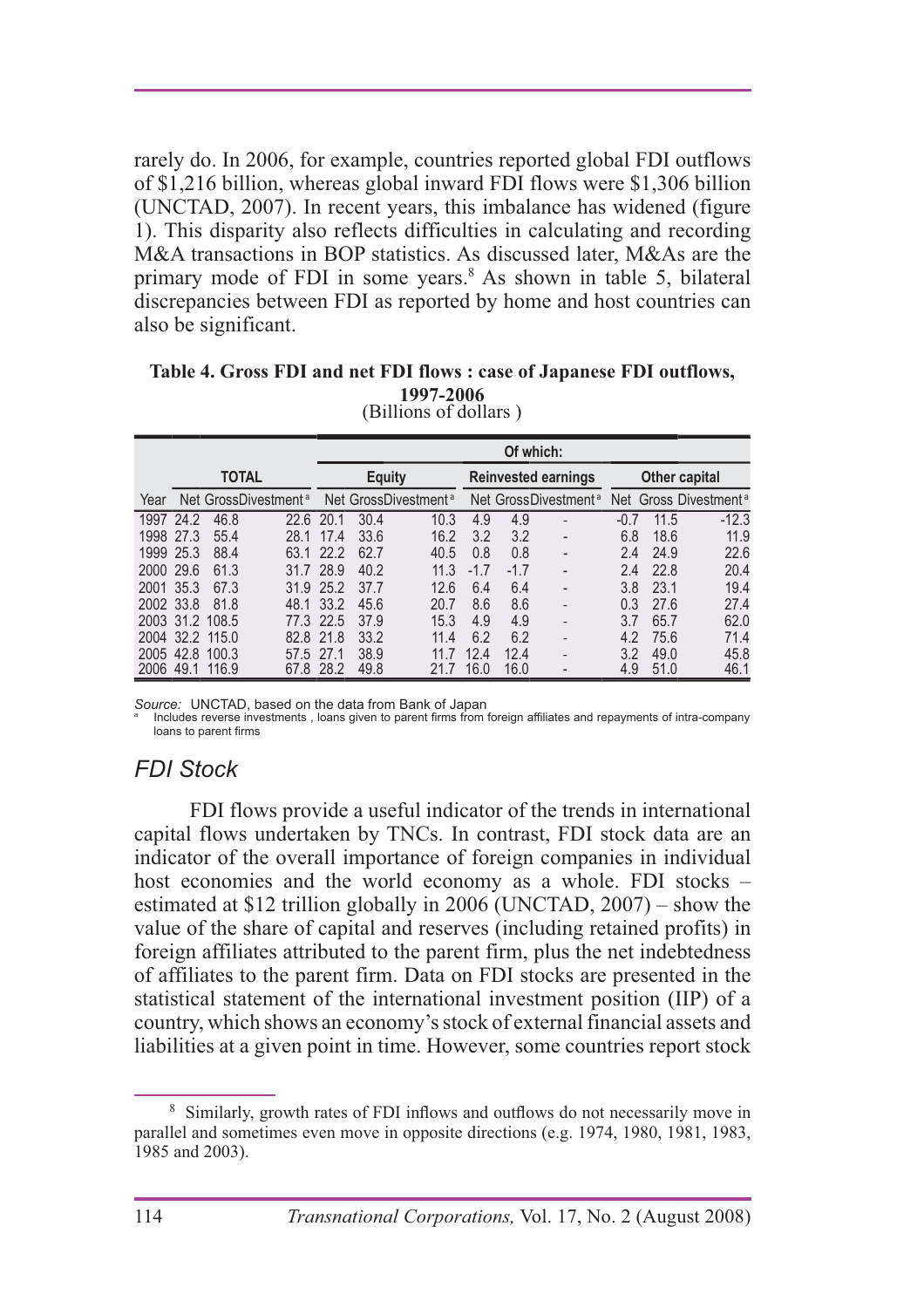

**Figure 1. Imbalance between global FDI inflows and outflows, 1980-2006** (Billions of dollars)

*Source:* UNCTAD, FDI/TNC database (www.unctad.org/fdistatistics).

data based on accumulated FDI flows. This further compounds existing deficiencies of the original data as it does not account for changes in the value of assets. The recent revision of China's data on FDI inward stock illustrates how different methods of collecting data can influence the outcome: its 2003 FDI stock is now valued at \$228 billion, compared with about \$500 billion before the revision. $9$ 

Reconciliation of the flow activities in the financial account with the change in stocks made during a defined period is an essential exercise. While the BOP accounts record only transactions, a change of stocks appearing in the IIP can be attributable not only to transactions (financial account flows), but also to valuation changes due to changes in exchange rates and prices, and to other adjustments (such as reclassifications, write-offs, expropriations, unilateral cancellation of debt and measurement errors).

One hundred and two out of some 200 economies covered in the *World Investment Report* reported (inward) FDI stock (UNCTAD, (2007). Even among countries that collect and report stock data, the method of stock valuation differs. For instance, some countries base the valuation on market prices, and others use book values. Such differences make inter-country comparisons more difficult.<sup>10</sup> In this respect, major international organizations  $-$  led by the IMF in consultation with ECB,

<sup>&</sup>lt;sup>9</sup> The revision was made by the China's Ministry of Commerce on the basis of China's own statistical methodology and accounting rules, as well as the following assumptions: FDI inflows into China were mainly greenfield investment that accounted for  $95\%$  of total flows,  $95\%$  of which was used for fixed assets (UNCTAD, 2005).

<sup>&</sup>lt;sup>10</sup> For example, the value of FDI inward stock for 2006 in the United States was \$1.8 trillion in book value and \$3.2 trillion in market prices (United States Department) of Commerce, 2007).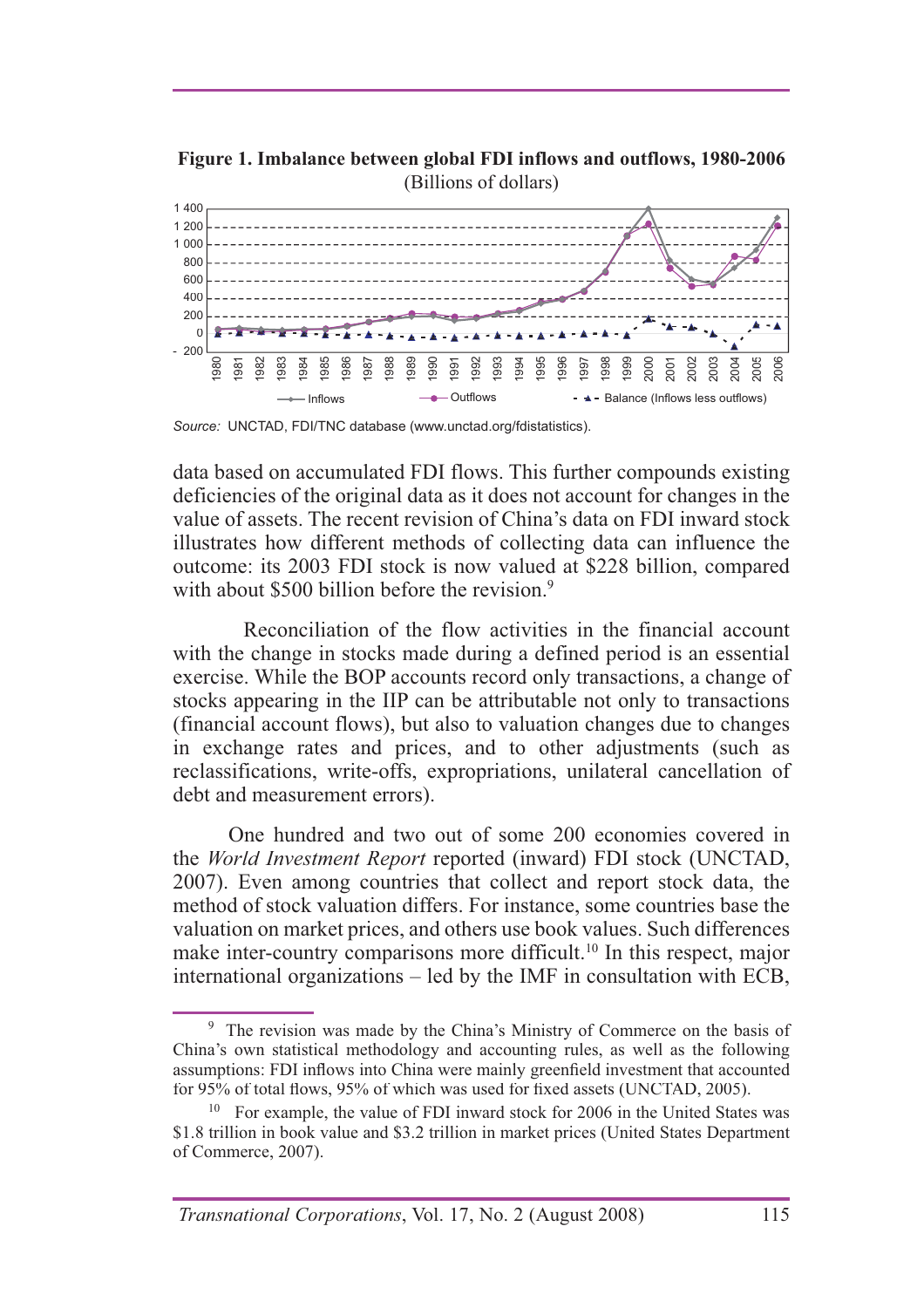| م د                                                            |
|----------------------------------------------------------------|
|                                                                |
| ble 5. FDI inflows as reported by host and investing countries |
| 25                                                             |
| $\frac{1}{2}$                                                  |
|                                                                |
|                                                                |

|                                                           |                                          | investing<br>economy<br>by the                               | 6454.3<br>195.2<br>$-29580.$              | 20556.1<br>231.8                         | $723077\n733077\n723377\n15.7$                                |                                                 | 12338.6<br>1133.4                                   | 100.1               | 4199.5<br>- 507.7<br>5597.7<br>5597.13.2                             |                                                      | 2422.5<br>-2549.3<br>13378.8                              | 74656.8<br>32576.5                                       |
|-----------------------------------------------------------|------------------------------------------|--------------------------------------------------------------|-------------------------------------------|------------------------------------------|---------------------------------------------------------------|-------------------------------------------------|-----------------------------------------------------|---------------------|----------------------------------------------------------------------|------------------------------------------------------|-----------------------------------------------------------|----------------------------------------------------------|
|                                                           | Inflows into the United<br><b>States</b> | As reported As reported<br><b>States</b><br>United<br>by the | -6023<br>-1033                            | 1982<br>1982<br>1982                     | 13922<br>1395<br>14922<br>102(                                | 91.                                             | 3889<br>256's<br>70ī                                | 2402<br>07<br>142   | 5756<br>78337<br>2877                                                | 447<br>228                                           | 1922<br>1925<br>1937<br>1938                              | 99413<br>34323                                           |
|                                                           |                                          | As reported<br>investing<br>economy<br>by the                | 83.2                                      | $\frac{8}{4}$                            | $\frac{3}{24}$<br>-51                                         | 177.334.3                                       | 2136.3<br>48.3                                      | $13.\overline{2}$   |                                                                      |                                                      | 3289<br>228                                               | 470.9<br>584<br>4256.3                                   |
|                                                           | Inflows into Thailand                    | Thailand<br>reported<br>As<br>$\geq$                         | 8248<br>848                               | 22.                                      | ⊈∞                                                            |                                                 |                                                     |                     | 41.5<br>5.                                                           | $\frac{8}{300.6}$<br>11.2                            | 137.4<br>$rac{6}{33}$                                     | 582.6<br>592.6<br>592.6                                  |
|                                                           |                                          | As reported<br>economy<br>investing<br>by the                |                                           | : တု<br>ö                                | 257.3<br>$-21$ .                                              |                                                 |                                                     |                     |                                                                      | $\frac{1}{2}$                                        | 218.96<br>2096<br>46.                                     | 506.5                                                    |
|                                                           | Inflows into Morocco                     | Morocco<br>reported<br>As<br>$\geq$                          |                                           | း<br>၁၀<br>၁၀                            | 2202.2                                                        |                                                 | 23.7                                                |                     | 24.1<br>$\sum$                                                       | : ယ                                                  | 3015<br>1976<br>198                                       | ಾಂ<br>ವಿನ್ನೊ<br>2686.2                                   |
|                                                           |                                          | As reported<br>economy<br>investing<br>by the                | 27.4                                      |                                          | שלה האלה<br>מספט אלה<br>אלה השלה                              |                                                 | 623.4<br>72.4                                       |                     |                                                                      | -5.6                                                 | 2451.7<br>743.3<br>84.3                                   | 263.6<br>7385<br>12278                                   |
|                                                           | Inflows into Mexico                      | by Mexico<br>reported<br><b>As</b>                           | -0.8<br>-0.8                              | 251.2                                    | $\frac{87.9}{17.9}$<br>394.6                                  |                                                 | nauda<br>Lairaid<br>Lairaid                         |                     | 2198                                                                 | $\frac{8}{0}$                                        | 133817<br>13887<br>1389                                   | 865<br>9885<br>57013<br>57013                            |
| Millions of dollars                                       |                                          | As reported<br>economy<br>investing<br>by the                | 122.4<br>127.4<br>3607.4                  | 128.7<br>50.7                            | 11178<br>2888<br>2998                                         |                                                 | 276.2                                               | $\overline{6}$      | $-732.5$<br>$-2.8$                                                   | 19.4                                                 | 966<br>097.5<br>0091.5                                    | 34.5<br>6047<br>24695.2                                  |
|                                                           | Inflows into Germany                     | Germany<br>reported<br>As<br>$\geq$                          | 525<br>04508883<br>04508889<br>04509      |                                          | 655.4<br>421.6<br>-21812.7                                    |                                                 | 883<br>5210.7<br>5252.4<br>5567.4<br>878<br>14653.3 | 79.6<br>$-14.9$     | 8115.7<br>14.9                                                       |                                                      |                                                           | -5277.8<br>392                                           |
| inflows as reported by host and investing countries, 2005 |                                          | As reported<br>economy<br>investing<br>by the                | 3814<br>285<br>287                        |                                          | 0.88333<br>0.8835<br>0.8835<br>0.893                          | 6753.8                                          | 6589<br>2436.7                                      | 106.9               | 578.3                                                                | : တ ထ<br>4v                                          | 152.7<br>145.7<br>685.8                                   | 998.2<br>1441<br>34881.4                                 |
| Table 5. FDI                                              | Inflows into China                       | by China<br>reported<br>A <sub>S</sub>                       | 76.8<br>763                               | 454.1                                    | $\frac{2717}{615.1}$<br>615.1<br>1530                         | $17948.8$<br>$9.7$<br>$322$                     | 6529.3                                              | 361.4               | 1043.6                                                               | 188.9<br>4.1<br>2204.3                               | 196.9<br>111.5                                            | 2151.7<br>954.8<br>9061.2                                |
|                                                           |                                          | As reported<br>investing<br>economy<br>by the                | -31<br>734                                |                                          | $277.7$<br>$277.7$<br>$277.7$<br>$277.7$<br>$29.3$<br>$277.7$ |                                                 | 970.1<br>141.6                                      | $\frac{1}{2}$       | 1074.5                                                               | $-529.8$                                             | 2221.4<br>534.1<br>534.1                                  | $-267.3$                                                 |
|                                                           | Inflows into Brazil                      | reported<br>by Brazi<br>4s                                   | 926<br>6.1<br>685.0                       | 1435.3                                   | ာ<br>၁၈၀၀<br>၁၈၀၀                                             |                                                 |                                                     | 1661.2              | 3207.9<br>48.1<br>43.2                                               | 3343.7<br>3343.7                                     | 12032<br>12031-0<br>12031-0                               | 153.3                                                    |
|                                                           |                                          | $E_{\text{con}}$                                             | Australia<br>Belgium<br>Brazil<br>Austria | <b>Czech Republic</b><br>Canada<br>China | <b>Denmark</b><br>Finland<br>France                           | Hong Kong, China<br>Ireland<br>Italy<br>Germany | Korea, Republic of<br>Luxembourg<br>Japan           | Nalaysia<br>Vlexico | <b>New Zealand</b><br><b>Jetherlands</b><br><b>Aorocco</b><br>Norway | Singapore<br>South Africa<br>Philippines<br>Portugal | aiwan Province of China<br>Switzerland<br>Sweden<br>Spain | Inited Kingdom<br>Inited States<br>hailand               |
| 116                                                       |                                          |                                                              |                                           |                                          |                                                               |                                                 |                                                     |                     |                                                                      |                                                      |                                                           | Transnational Corporations, Vol. 17, No. 2 (August 2008) |

*Source:* UN

CTAD FDI/TN

C database (www.unctad.org/fdistatistics).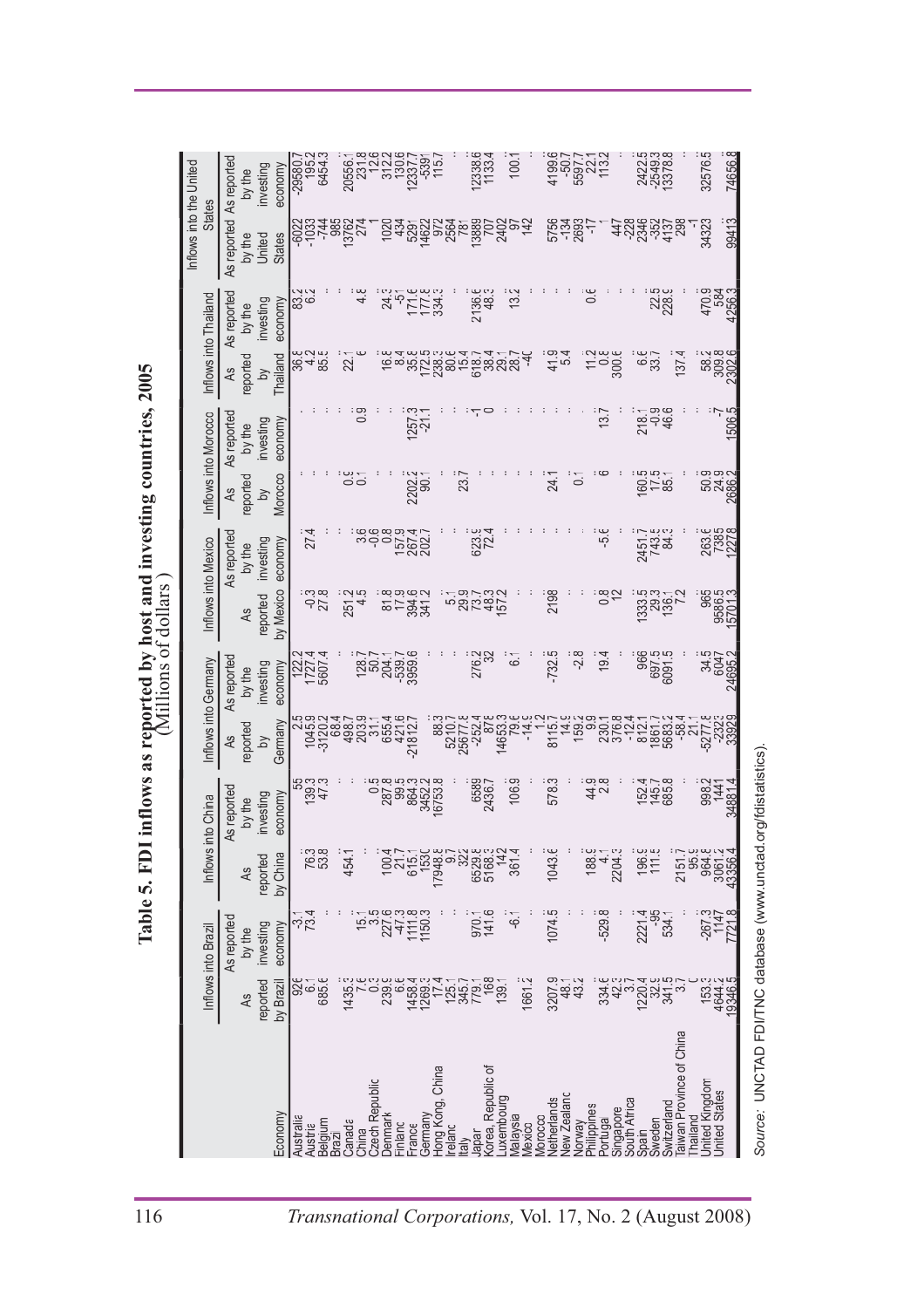Eurostat, OECD, UNCTAD and the World Bank – agreed to undertake an internationally coordinated survey of the direct investment position in 2009 in participating countries. When conducted, such a survey would be an important step in improving the collection of FDI stock data.

### *Different approaches to collecting data*

As noted above, countries apply different approaches to collecting FDI flow and stock data. The international transactions reporting system (ITRS), which is a foreign exchange control system operated mostly by central banks, reports international transactions on the basis of forms submitted by enterprises and collected by domestic banks. According to the  $2001$  IMF/OECD Survey (IMF/OECD,  $2003$ ),  $25$  out of 61 countries use this approach.<sup>11</sup> Typically, the ITRS approach suffers from certain limitations: for instance, a lack of sufficient details on transactions to meet the classification needs of FDI statistics by industry and country; coverage limited to only cash transactions in foreign currencies; exclusion of reinvested earnings; and an absence of information on FDI stock. Enterprise surveys may be seen as an alternative or complementary approach. Other potential sources of FDI-related data include administrative sources such as investment promotion agencies (IPAs), tax revenue offices, security exchange offices and national statistical authorities.

### *Breakdown by country and by industry*

Information on FDI data flows and stocks by country of origin and by industry can be very useful for analytical purposes. Out of  $196$ countries, for instance, a breakdown of FDI inflows by industry or by country is reported to UNCTAD by 91 and 96 countries respectively in 2006 (table 6). Only a few countries, mainly developed countries, report a complete and detailed breakdown of FDI. The availability of detailed data on outflows as well as inward and outward stocks is even more limited (table 6).

#### *2.2 Data on M&As, greenfield investments and nonequity forms of investment*

TNCs can expand into a foreign location in different ways. The two main forms of market entry are greenfield investments and  $M\&As.<sup>12</sup>$ 

 $11$  ITRS provides information regarding the sale or purchase of the currency used in the transaction, the value of the transaction, the country of the non-resident party and the purpose of the transaction. The ITRS measures *individual* cash transactions.

<sup>&</sup>lt;sup>12</sup> For definition, see footnote 1.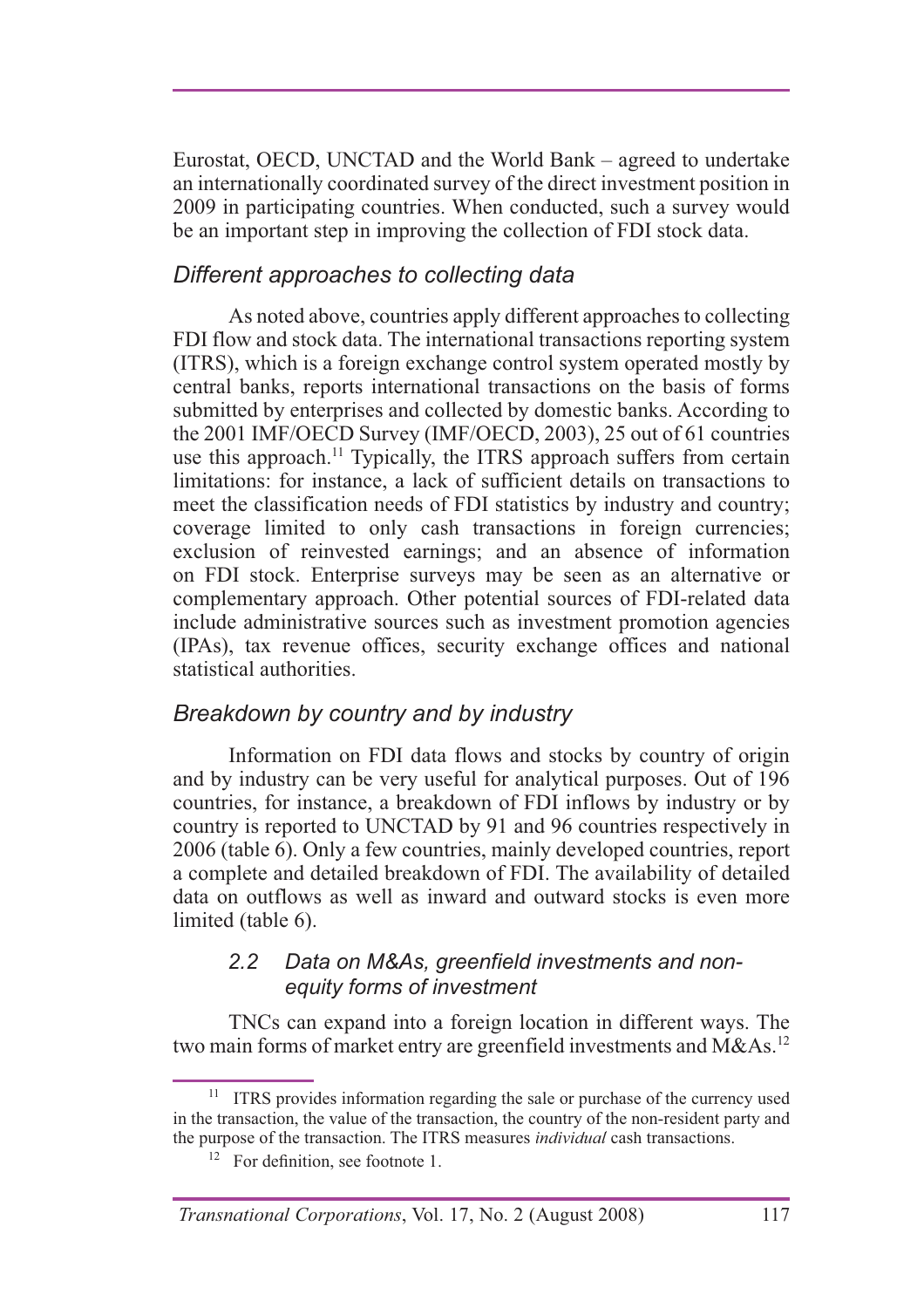#### **Table 6. The availability of FDI data from countries providing breakdown by country and by industry, 2006 or latest year available** (Number of countries)

|                                      |                        |       | <b>Developing countries</b> |                |          |                   |       |
|--------------------------------------|------------------------|-------|-----------------------------|----------------|----------|-------------------|-------|
|                                      |                        | Latin |                             |                |          |                   |       |
|                                      |                        |       |                             | America        |          | South-East        |       |
|                                      | <b>Developed</b>       |       |                             | and the        | Asia and | <b>Europe and</b> |       |
| FDI category                         | countries <sup>a</sup> | Total | Africa                      | Caribbean      | Oceania  | the CIS           | World |
| Inward flows by country breakdown    | 32                     | 51    | 12                          | 16             | 23       | 13                | 96    |
| Inward flows by industry breakdown   | 31                     | 48    | 10                          | 19             | 19       | 12                | 91    |
| Outward flows by country breakdown   | 33                     | 16    | 4                           | 1              | 11       | 6                 | 55    |
| Outward flows by industry breakdown  | 32                     | 11    | $\overline{2}$              | $\overline{2}$ | 7        | $\overline{4}$    | 47    |
| Inward stock by country breakdown    | 32                     | 46    | 12                          | 11             | 23       | 13                | 91    |
| Inward stock by industry breakdown   | 30                     | 44    | 13                          | 11             | 20       | 12                | 86    |
| Outward stocks by country breakdown  | 32                     | 15    | 3                           | 3              | 9        | 3                 | 50    |
| Outward stocks by industry breakdown | 29                     | 12    | 3                           | $\overline{2}$ | 7        | 4                 | 45    |
| Number of countries in region        | 34                     | 150   | 53                          | 40             | 57       | $12 \overline{ }$ | 196   |

*Source:* UNCTAD, FDI/TNC database (www.unctad.org/fdistatistics), based on national sources. a Includes the 1 0 new member states of the European Union.

A firm may also exert influence over activities outside its home economy by way of non-equity forms of investments. Data on greenfield FDI and M&As are usually not separately identified in the BOP statistics. As to non-equity forms of investments, as long as they do not involve crossborder financial transactions (except for reinvested earnings), they are not reflected in BOP statistics. The limited availability of such data can, to an extent, be overcome by the use of some privately published data as complementary sources for information.

#### *M&As*

During the past two decades or so, cross-border M&As have assumed a growing importance in global FDI flows. Cross-border M&As were a driving factor behind the dramatic growth of FDI in the 1990s, peaking in  $2000$  (UNCTAD,  $2000$ ) and again in  $2005-2006$ (UNCTAD, 2006 and 2007), particularly among developed countries. Although M&As involve the purchase of existing assets and companies. the accounting books of the target company will remain unchanged (if no additional capital is provided to the target company) as there is only a change of ownership. An M&A transaction needs to be included in the financial account of the BOP, as long as there is an international transaction of capital. This does not necessarily mean, however, a net addition to the capital stock in the host economy.

Data on cross-border M&As are published mainly by investment banks and consulting firms. A problem with these data is the lack of a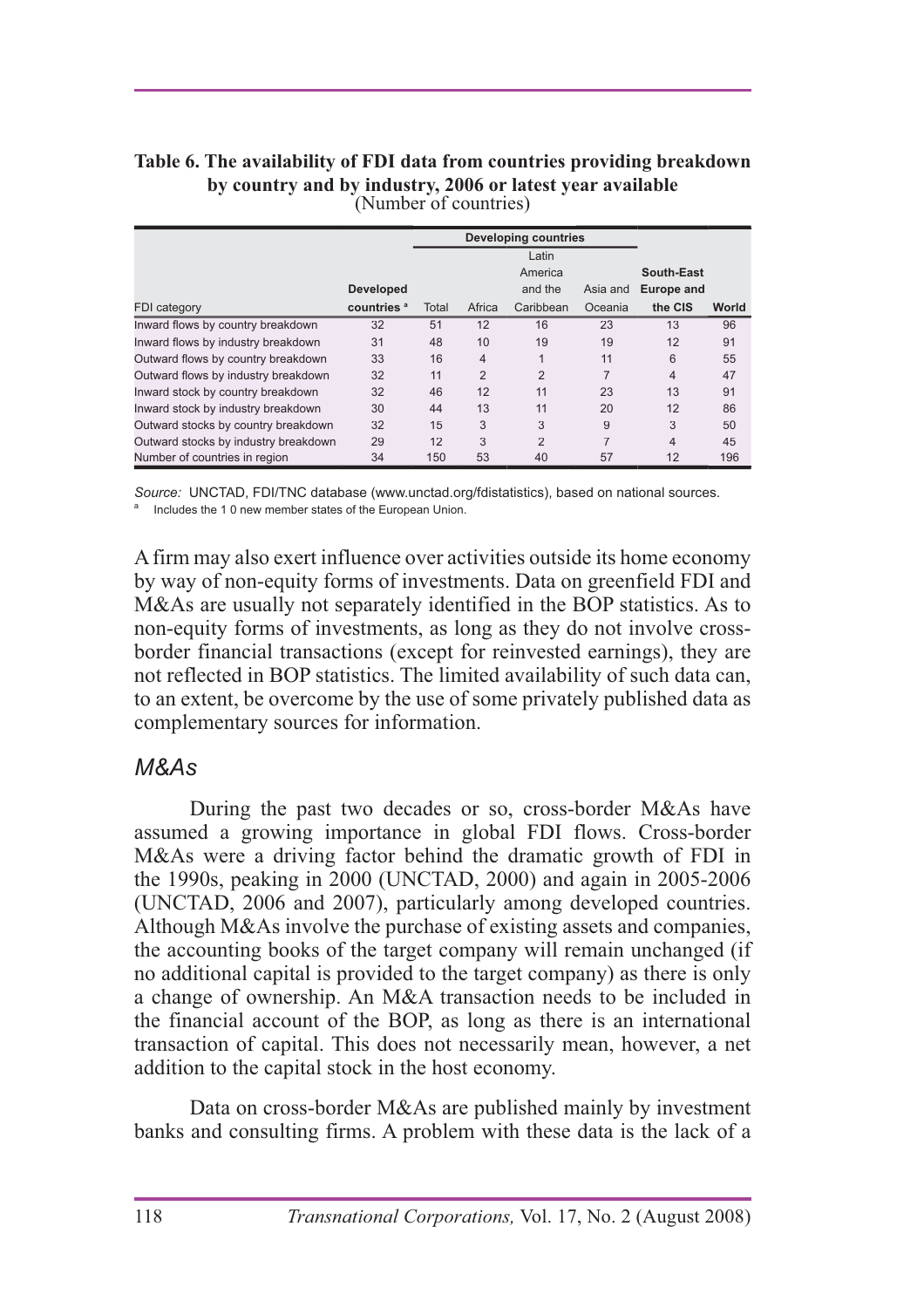common definition of M&As. Another problem is related to the varying nature of the data collected. For example, M&A data can be compiled on an announcement basis or on a completion basis. Nevertheless, despite these differences, the broad trends presented by various data sources are similar.

Comparisons between FDI and cross-border M&A data are not straightforward. For instance, while FDI data are presented on a net basis, M&A data are expressed as total transaction values of individual deals. In addition, cross-border M&A transactions do not necessarily result in international capital flows across borders (UNCTAD, 2000).<sup>13</sup> M&As undertaken through the exchange of shares present additional difficulties to the compilation of these transactions in BOP statistics.<sup>14</sup>

In recent years, some private companies have also started to provide information on FDI related to greenfield and expansion projects,<sup>15</sup> although these databases typically record *announced* FDI projects. Information is obtained from media, industry organizations, investment promotion agencies and market research companies. These data do not necessarily reflect the actual implementation of projects, and the geographical coverage and other methodological aspects vary according to the source. Nevertheless, FDI project information can complement BOP data on FDI by providing detailed information on the companies, industries and locations involved in the transactions. As with M&A data, greenfield and expansion projects data are hard to compare with BOP data as they do not measure capital flows across borders.

Non-equity forms of investment involve a wide range of TNC activities, in particular subcontracting, contractual arrangements (e.g. offshoring, buy-back arrangements, turn-key arrangements, non-equity joint ventures, product-sharing), strategic alliances, including R&D

<sup>&</sup>lt;sup>13</sup> For example, if a German company acquires a company in the United States and finances the deal with funds raised in the United States capital market, no capital will cross the border and no FDI will be registered.

<sup>&</sup>lt;sup>14</sup> The mode of exchange of shares is frequently used to finance a mega deal as their sheer size makes cash payment virtually impossible. For example, in the case of the 1998 Daimler-Chrysler deal with a transaction value of \$40 billion, there was no direct impact on the BOP of the countries concerned: the inflow of capital (in FDI) that resulted from Daimler's acquisition of Chrysler stock was offset by the outflow of capital recorded in the portfolio investment account that resulted from the distribution to Chrysler shareholders of the stock of the new company, DaimlerChrysler (UNCTAD, 2000).

<sup>&</sup>lt;sup>15</sup> The OCO Consulting's LOCOMonitor Database and the IBM Business Consulting Services' Global Locations Database are examples.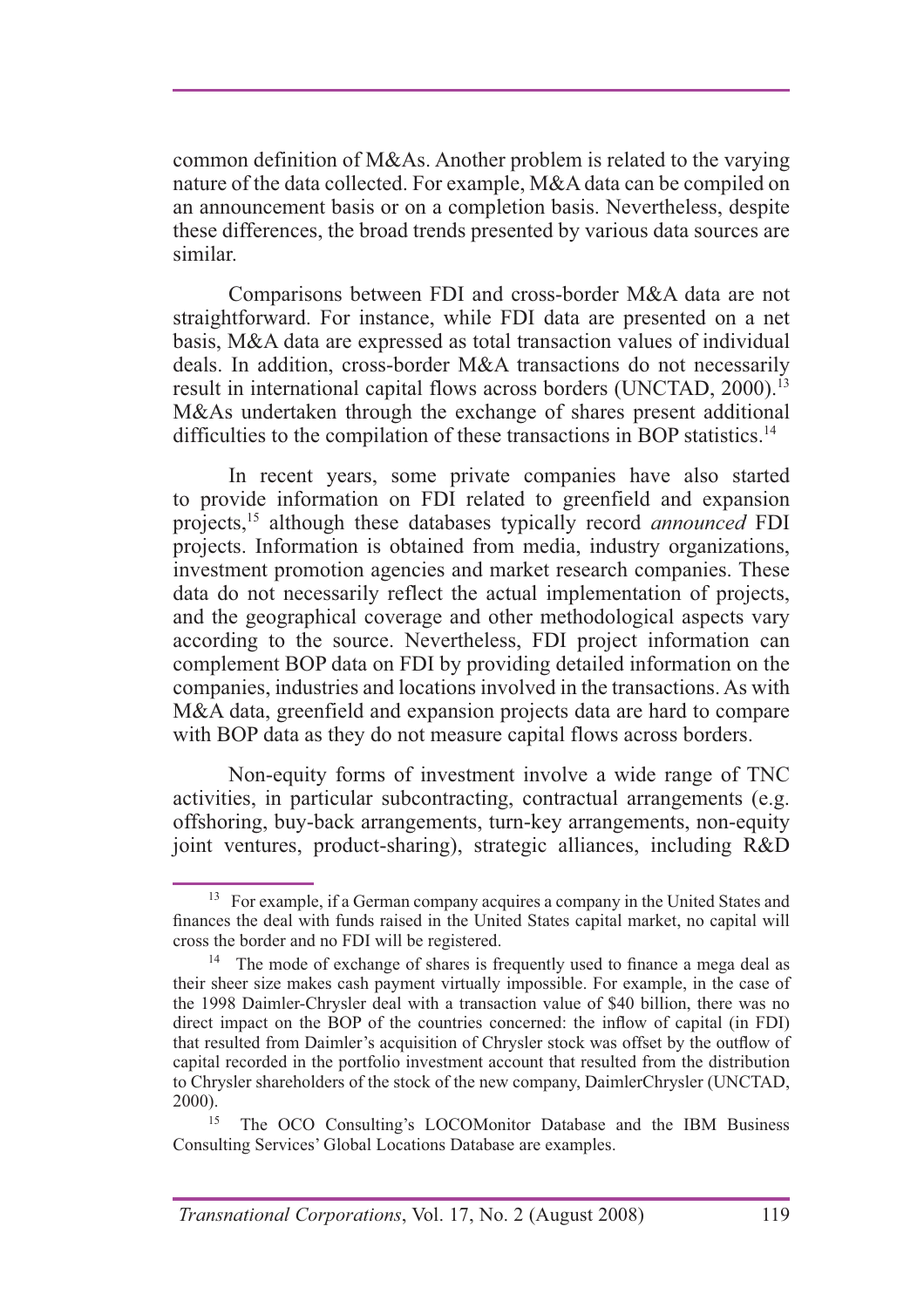contracts, franchising and licensing, which can also contribute to the development of host economy. Non-equity forms are common in the services sector, as well as in some natural-resources-related industries (UNCTAD, 2007, p. 160). While some information on these forms of investment can be obtained from data on royalties and licensing fees provided in the BOP statistics,<sup>16</sup> data on the type of arrangement, value, firms involved and, perhaps more importantly, the extent of these types of TNC activities are not readily available.

#### *2.3 Operations data on TNCs' activities*

The data discussed above are used to measure the magnitude of FDI, but they do not provide much information about the actual activities undertaken by parent companies and foreign affiliates. Operations data of parent firms and foreign affiliates are required in order to obtain a clearer picture of the importance of TNCs to the host economy. Operations data would include, among others, information on production (sales, valueadded), labour (employment, wage rates), trade (exports and imports), innovation activities (R&D expenditures), tax payments. The availability of such information is of particular importance to policymakers for assessing the economic impact of FDI and designing policy measures geared towards maximizing its benefits. At the same time, for home countries, data on the operations of home-based TNCs are important for monitoring the performance of their foreign affiliates and assessing the integration of the country into the global economy through outward investment.

The methodology for compiling statistics on the operations of TNCs is less developed than for measuring FDI flows and stocks. Moreover, relatively few countries collect such data, and it is normally collected through their own enterprise surveys. However, the need for operations data is increasingly acknowledged by both national statistical offices and international organizations. A useful reference document is the *Manual on Statistics of International Trade in Services* (MSITS), which was developed jointly by international bodies, including the IMF, OECD, WTO, the United Nations Statistics Division, the Statistical Office of the European Communities (Eurostat) and UNCTAD (United Nations et al., 2002). It reviews the key issues and definitions involved

 $^{16}$  Defined as "receipts and payments of residents and non-residents for: (i) the authorized use of intangible non-produced, non-financial assets and proprietary rights such as trademarks, copyrights, patents, processes, techniques, designs, manufacturing rights, franchises, etc., and (ii) the use, through licensing agreements, of produced originals or prototypes, such as manuscripts, films, etc. " (IMF, 1993, p. 40).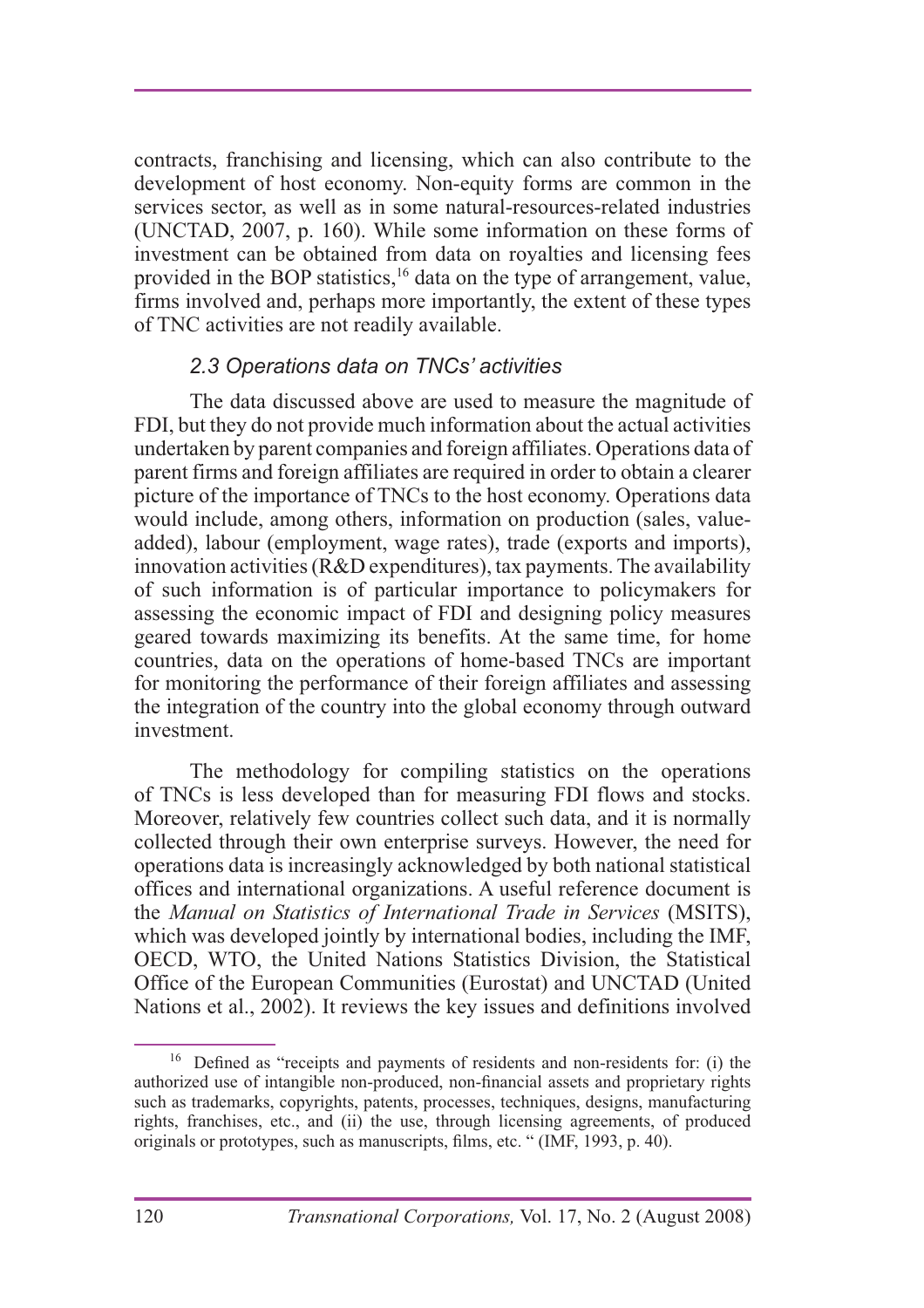and makes comprehensive recommendations for the collection of these statistics.

The concepts related to *foreign investment* and *foreign affiliation* (including, for example, the concepts of ownership, residence and valuation) recommended for use in operations statistics are based the System of National Accounts (SNA) and the BOP developed by the United Nations and the IMF, respectively. They have been further elaborated in the MSITS by the organizations referred to above. There is general agreement on all but a few issues. The main issues still under discussion include whether data should be collected only for majorityowned foreign subsidiaries and branches or also for foreign associates, and whether to ascribe ownership of a direct investment enterprise to its immediate foreign owner or ultimate beneficial owner. MSITS recommendations on operational variables are to a large extent based on concepts used in the SNA. The MSITS recommends that countries collect at least the following information on foreign affiliates: number of affiliates, sales, output, employment, value-added, exports and imports.<sup>17</sup>

## **3. Policy implications**

The above review of different sources of data related to FDI and TNC activities illustrates the need to apply the existing international guideline for collecting and reporting FDI data. The international guidelines on FDI data compilation also need to be developed further, taking into account recent changes in TNCs' mode of investment and types of activities in an increasingly globalized and liberalized world economy. Both the IMF and the OECD guidelines are currently undergoing revision and are scheduled to be released in 2008, with a new definition and methodology for collecting data. The Direct Investment Technical Expert Group (DITEG) established by the IMF during  $2004-2006$  and the Benchmark Advisory Group by the OECD since 2006 have provided technical expert advice on the revision of the IMF's BOP manual and the OECD's Benchmark Definition of FDI, respectively. Both groups, of which Eurostat, the ECB and UNCTAD were members, completed the discussion and made recommendations on a number of issues related to FDI statistics on a BOP basis (appendix 1 for some issues). Some unresolved issues (e.g. special purpose entities,

This is the list of recommended variables in MSITS that "should be based primarily on their usefulness in implementing the GATS and in analysing globalisation phenomena" (United Nations et al., 2002, chapter IV).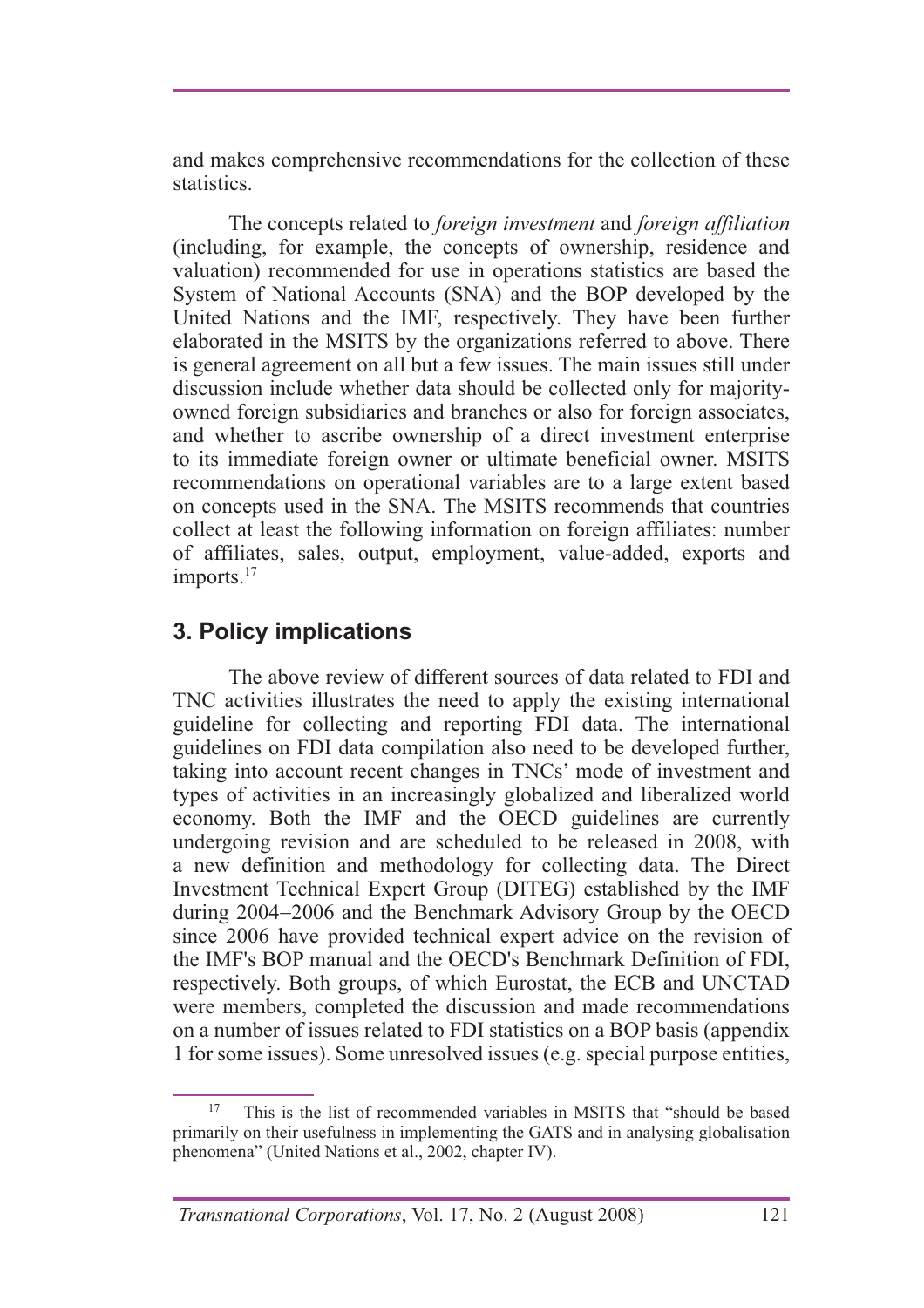directional principles) continue to be discussed by these international organizations in the context of revising the IMF's BOP manual and the OECD's Benchmark Definition of FDI.

Policymakers and researchers require data, classified by economic activity and geographical location, to understand fully the impact of FDI at both the macro and micro levels. They need to assess not only the amount of FDI they receive, but also whether this is the right kind of FDI, given their development objectives. They have to understand the impact of FDI on individual industries in order to assess to what extent exports are promoted and technology enhanced; which industries and sectors are most affected; what the level of concentration is in individual industries; and how these effects change over time. Adequate information is similarly relevant to governments that are considering entering into tax treaties and investment agreements and wish to evaluate their FDI policy efforts from a development perspective.

The availability of operations data and additional financial data would greatly enhance the ability of policymakers to assess the economic impact of FDI and design appropriate policies. However, such information is even more difficult to obtain than FDI data captured in the BOP framework. It requires additional effort, often through surveys of foreign affiliates and parent firms.

To conclude, the quality of FDI statistics is, to a large extent, determined by the comprehensiveness, timeliness, reliability and international comparability of data. To meet these criteria, official compilers need to be familiar with the methodology in use for producing estimates of FDI activity, and various types of institutional support must be available for properly recording and monitoring such activity. Institutional capacity building in the field of FDI statistics has a twofold dimension: one is methodology-related and the other is organizationor institution-related. The former involves appropriate tools and human resource development, and the latter requires a proper institutional or organizational framework to be in place to enable relevant institutions to compile and process FDI data as well as TNCs' operations data.

There are important institutional bottlenecks to address. Some countries do not have a designated body reporting statistics on FDI and TNC activities. In others, different agencies report different series of FDI statistics. In both cases, human resource development is required. There may, therefore, be a need for specialized technical assistance. UNCTAD, for instance, has been helping some developing countries establish systems of data compilation in line with the international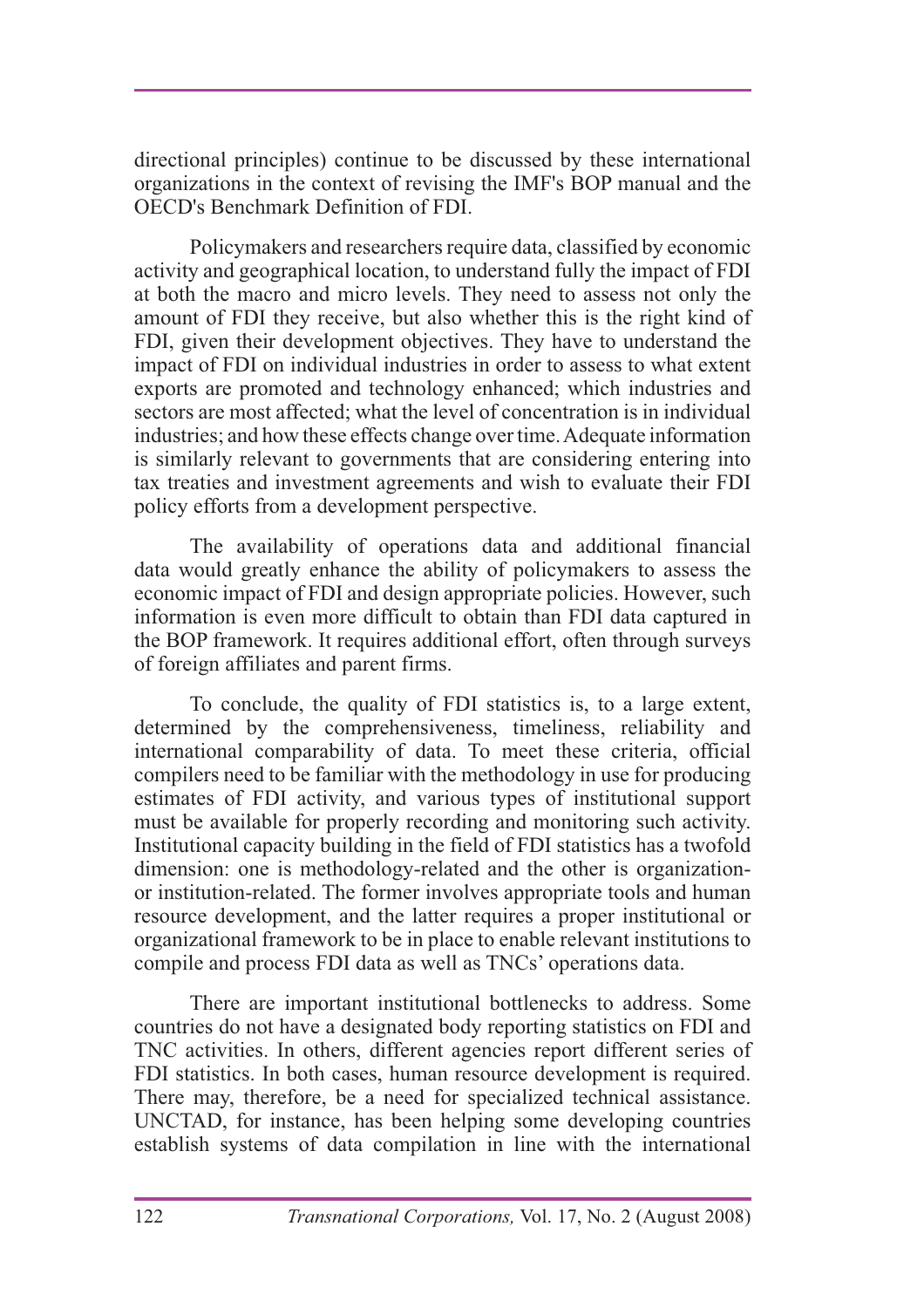guideline. Work on improving data reliability and availability can also be conducted at the regional level. The Association of South-East Asian Nations (ASEAN) provides an interesting illustration of how regional coordination and cooperation can be used in the area of FDI statistics.

#### **References**

IMF (1993). *Balance of Payment Manual*, fifth edition. Washington, D.C.: IMF.

- OECD (1996). *Benchmark Definition of Foreign Direct Investment*, third edition. Paris: OECD.
- UNCTAD (2005). "FDI statistics: data compilation and policy issues". Issues note prepared for the Inter-governmental Expert Meeting on Capacity Building in the Area of FDI: Data Compilation and Policy Formulation in Developing Countries, UNCTAD, Geneva, 12-14 December.
- United States Department of Commerce (2007). "Foreign direct investment in the United States: Details for historical-cost position and related capital and income flows, 2003", Survey of Current Business, September 2006, pp. 33–73.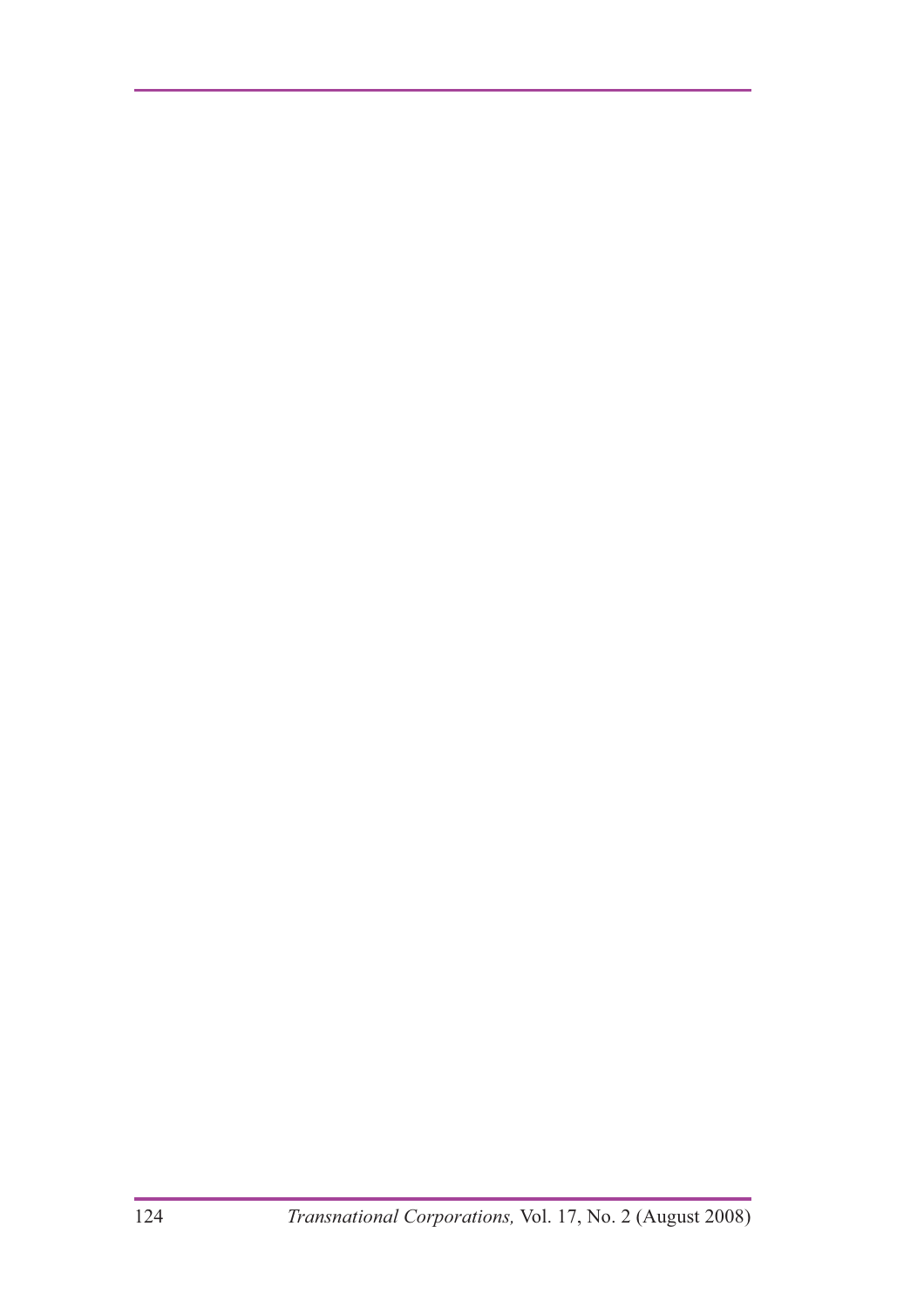# **Appendix 1**

### **Objectives and topics discussed at DITEG meetings, 2004–2005**

The main objective of the joint IMF/OECD DITEG was to identify conceptual and methodological issues and to make recommendations to the IMF Committee on Balance of Payments Statistics and the OECD Workshop on International Investment Statistics on the issues suggested by DITEG. These issues were:

- 1. Valuation of (i) direct investment equity and (ii) branches
- 2. Direct investment  $-10\%$  threshold of voting power/equity ownership, employment
- 3. Indirect investment fully consolidates system, United States method, or  $50\%$  ownership
- 4. Mergers and acquisitions
- 5. Reinvested earnings
- 6. Bring together all direct investment issues (stocks, flows, income, between affiliates) in an appendix to the BOP Manual.
- 7. Directional principle
- 8. Reverse investment  $-$  classification
- 9. SPEs, shell companies, holding companies, off-shore enterprises (units, sectorization, residence, transactions)
- 10. Rules for identification of branches
- $11$  SPEs
- 12. Inclusion in direct investment of transactions between non-financial direct investment enterprise (foreign affiliate) and affiliated financial SPE

 (i) Country identification (Ultimate beneficial owner/ultimate destination and immediate host/investing country)

(ii) Geographic classification principles (debtor/creditor or transactor principle)